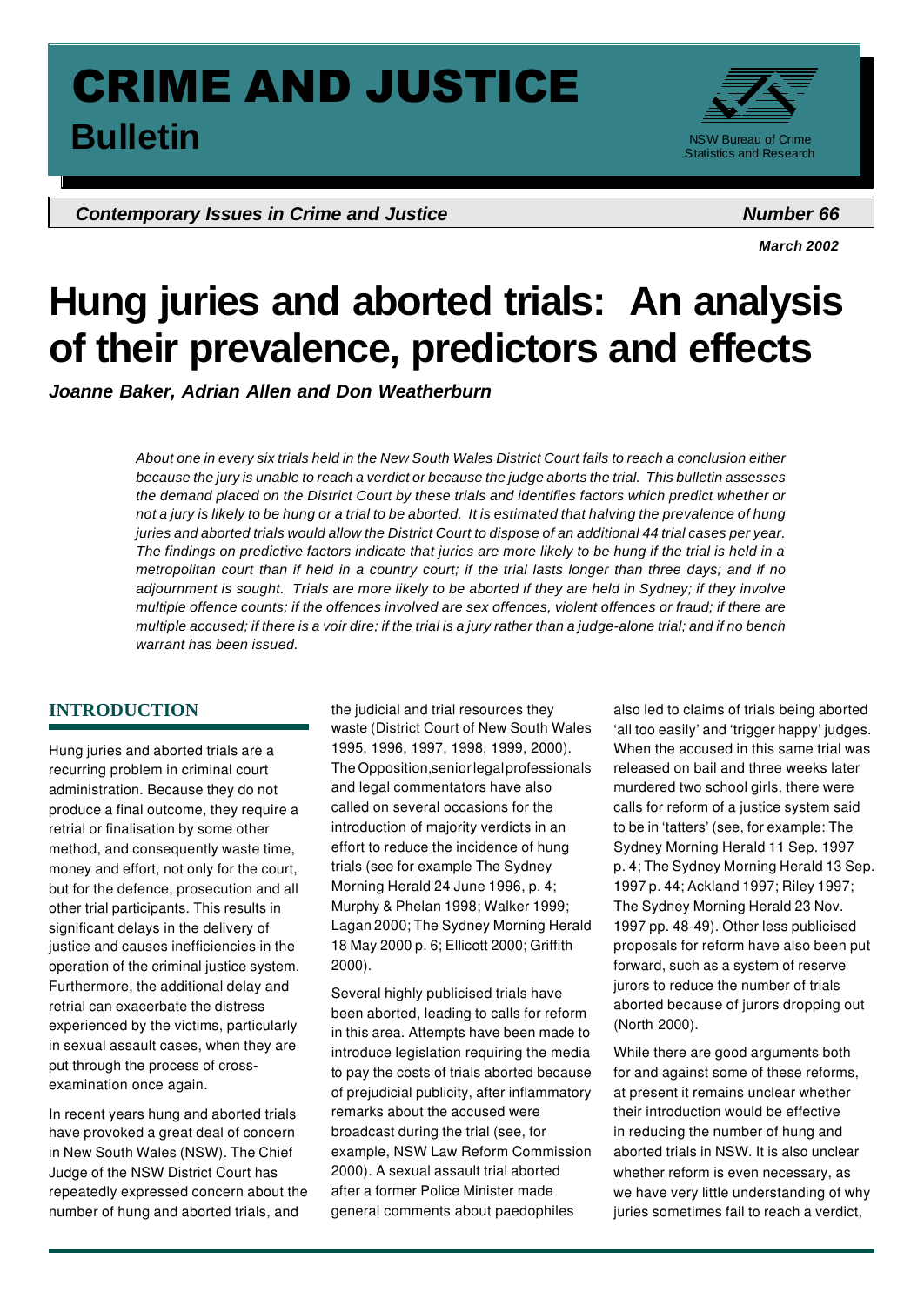why trials are aborted, and whether hung juries and aborted trials are a significant enough problem to warrant intervention. There has been very limited research on aborted trials, in Australia or overseas, which might shed some light on these issues. Some research has been conducted into hung trials but it is still very sparse, quite dated and mostly conducted overseas.

This study attempts to bridge some of the research gaps by examining the occurrence of hung and aborted trials in the NSW District Criminal Court. Our study looks at the prevalence of hung and aborted trials, the factors or circumstances likely to produce them, as well as the potential court time that could be saved if the numbers of hung and aborted trials could be reduced. The results provide valuable information on the demand placed on NSW criminal courts by hung and aborted trials. They also provide useful information on the circumstances in which trials are most likely to be hung or aborted and provide some insight into why these events occur. Before describing our research, however, we review the limited amount of research which has been conducted on hung and aborted trials.

#### **EXISTING RESEARCH ON HUNG TRIALS**

Underlying many of the calls for majority verdicts is an assumption that juries hang as a result of the make-up of the jury or what transpires in the jury-room. Many in favour of majority verdicts believe that juries hang because of one or two hold-out jurors, while some have speculated that the hold-out juror can emerge because a juror refuses to participate in deliberations in a rational manner, either for personal reasons, or because they have been bribed or intimidated (see, for example, Kalven & Zeisel 1966, 1967; Hannaford, Hans & Munsterman 1999; Griffith 2000). While the existing research on hung trials is very sparse, and quite dated in some instances, it does suggest that most trials do not hang because of a single hold-out juror, or because of any characteristics of the jury.

Earlier studies by Salmelainen, Bonney and Weatherburn (1997), and Kalven and Zeisel (1966) based on large scale post-trial surveys of jurors, found that minorities of one or two jurors occur in less than half of trials which are hung. Young, Cameron and Tinsley (1999) in a smaller scale study in New Zealand, found a similar result. Kalven and Zeisel's study, which also asked jurors about the split of the jury vote at the commencement of deliberations, further suggests that, even when hung trials are finally split with a minority of one or two, they are only likely to arise when the initial jury comprised a substantial minority of four to five jurors. In other words hold-out jurors do not emerge unless their views had some support initially. If the lone hold-out juror is not a common problem, the introduction of majority verdicts would therefore potentially impact on only a very small number of trials.

This supposition is supported by other findings. Kalven and Zeisel's work indicates that the prevalence of hung trials is only slightly lower in States that allow majority verdicts (3.2%) than in those that require unanimity (5.6%). Salmelainen et al. estimated that, if the introduction of majority verdicts in NSW eliminated retrials in all trials hung with a jury split of 11-1 or 10-2 the total number of court days required to hear criminal matters would be reduced by only 1.7 per cent.

 function ofthe jury, may be more a product The available research further suggests that hung trials, rather than being a of case, evidentiary, and jurisdictional factors. Kalven and Zeisel, who interviewed presiding judges as well as jurors, found that case factors, such as the strength of the evidence and the complexity of the case, were related to the likelihood of a hung trial. Hung trials were more likely where the presiding judge rated the evidence as 'close' and the case 'difficult'. Young et al. (1999) found that in most of the hung trials in their New Zealand study the dissenting minority had a clearly articulated and reasoned basis for their dissent which probably resulted, in part, from their understanding of the evidence. Salmelainen et al. found that hung trials

were more likely in long trials. Hannaford et al. (1999), based on an examination of aggregate statistics on hung juries across US courts in the 1980s and 90s, found that hung trial rates varied across different US jurisdictions with hung trial rates higher in high density, urban and heterogeneous jurisdictions. They suggest that jurisdictional characteristics such as the nature of the caseload, case management practices and legislation may all affect the types of cases coming before juries and therefore the incidence of hung trials. They also suggest that differences in the pool of jurors available in each of the jurisdictions, in terms of their cultural diversity, may also be a contributing factor.

 factors (e.g.the presence ofcorroborative individual'sassessmentofthedefendant's Research which has focused on jury verdicts, rather than hung trials, also points to the importance of case and evidentiary, rather than jury factors, in jury decision making. In a US study of court, police and prosecution records and interviews with victims, Myers (1979) found that evidence factors (e.g. the testimony of the defendant or the presence of a recovered weapon) were the best predictors of jury decisions. Based on post-trial interviews with jurors serving in sexual assault trials, Visher (1987) found that case and evidential evidence) are more important in an guilt (prior to deliberations) than characteristics of the defendant, victim or juror. Juror characteristics were found not to be important at all. Abbott et al. (1993) and Kassin and Wrightman (1988), in their reviews of jury research, also suggest that jury characteristics (such as demographics and personality) are generally not good predictors of whether a jury will hang.

# **EXISTING RESEARCH ON ABORTED TRIALS**

 governing when a trial should be aborted, In general there are no explicit rules but the judge may decide to abort a trial for a number of reasons. The judge may decide that a trial cannot continue because a trial participant (e.g. key witness, counsel, juror or the judge him/ herself) cannot continue in the trial due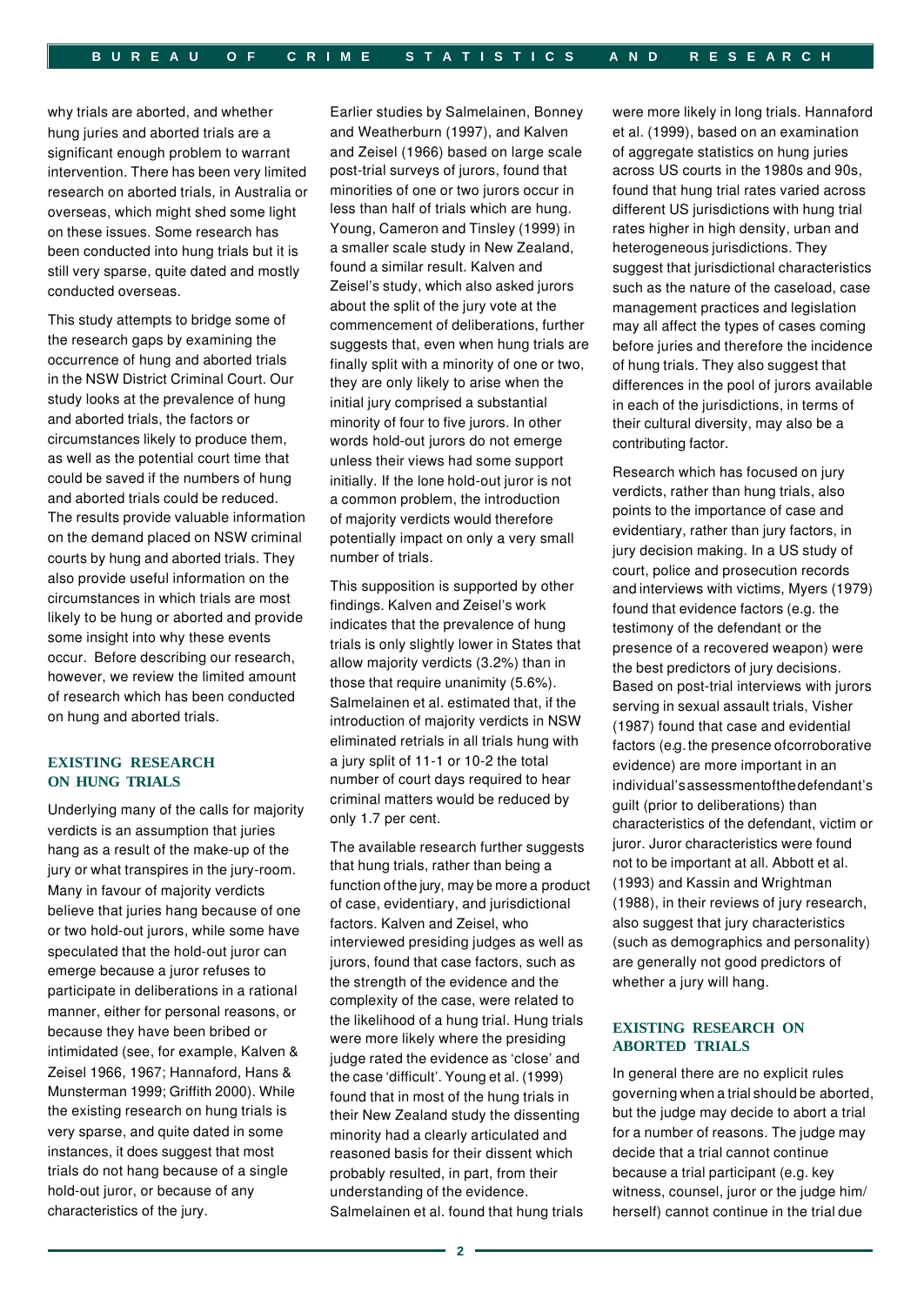to illness or some other reason. The judge may consider that something has occurred during the trial that may unduly influence the jury's decision. Evidence prejudicial to the accused (about his/her prior convictions) may have wrongly been introduced, for example. Prejudicial comments about the accused may have been broadcast in the media during the trial. Finally, a juror may have come into contact with one of the trial participants, and the judge may consider that this will affect the jury's decision. Unfortunately, research on aborted trials and why they occur is even more sparse than that on hung juries.

Willis and Sallman (1977) have suggested that factors such as the quality of preparation and presentation of the case, the judge's handling of the trial and the gravity of the offences involved, may affect the likelihood of a trial being aborted. They also suggest that aborted trials may be more of a problem in crowded courts because there may be greater risk of contact between jurors and trial participants.

Media coverage of the issue has tended to suggest that trials are frequently aborted because of prejudicial media publicity, and less often because of breaches of rules of evidence or a juror's association with a participant in the trial (see for example Sharp 1996; Curtin 1997; Gibbs 2000; The Sydney Morning Herald 8 Sep. 1993 p. 2). Media reports have also sometimes suggested that trials are aborted 'all too easily' (The Sydney Morning Herald 13 Sep. 1997 p. 44) by 'trigger happy' judges (Ackland 1997).

 media publicity, problems with prejudicial Whether factors such as prejudicial evidence being led, or judge factors, really are common reasons for trials being aborted remains unclear. Some recent studies suggest that prejudicial publicity and prejudicial evidence being wrongly led may not be a great problem, in terms of the frequency with which they occur or their influence on jury decisions. Chesterman,Chan and Hampton (2001), in an Australian study based on post-trial interviews with actual jurors, judges and counsel, concluded that juries are relatively resistant to publicity. They attributed this resistance to the fact that jurors are generally not exposed to

 publicity are similar to those in Australia), prejudicial publicity and that jurors often do not recall the specific details of that publicity. They also suggested that, while prejudicial publicity may have affected the perceptions of individual jurors, it did not appear to have affected the verdict itself. Research based on post-trial interviews with actual jurors by Young, Cameron and Tinsley (1999) in New Zealand (where the rules on media also suggests that prejudicial publicity and knowledge of prior convictions may not affect juror's decisions, at least on a conscious level.

 This sort of research is helpful but neither objectives inthisstudy, therefore,were to– it nor previous Australian or overseas studies provide much insight into what types of cases are most likely to be aborted or result in a hung jury. The main

- (1) examine the prevalence of hung and aborted trials in the NSW District Court
- (2) estimate the demand placed on the Court by hung and aborted trials
- (3) identify the factors that predict hung juries
- (4) identify the factors that predict aborted trials
- (5) identify the main reasons why trials are aborted.

Before reporting on these findings we provide a description of the methodology of our study. The report concludes with a discussion of the findings and their implications.

# **METHODOLOGY**

#### **DATA SOURCES**

Data addressing the first objective of our study on the prevalence of hung and aborted trials were obtained from the monthly reporting statistics of the NSW District Court. Note that these statistics record each trial that is hung or aborted. Thus, if a case proceeds to trial several times and is hung and/or aborted more than once, each occasion the case is hung or aborted is recorded.

 four objectives ofour study were obtained Data employed to address the remaining from a retrospective survey of court files relating to 661 criminal cases tried before the NSW District Court between 1997 and 2000 that were hung, aborted or reached a verdict. Where individual court files did not contain the required information, efforts were made to source the data from the NSW Office of the Director of Public Prosecutions (NSWODPP), either their CASES database or their files, the NSW District Court's Case Tracking System or the Bureau's Higher Courts database. Additional information on each judge's years of experience was obtained using the NSW Law Almanacs 1997-2000.

#### **THE FILE-BASED SURVEY**

## **Cases selected for inclusion in the file-based survey**

 Court thatwere hung, aborted or reached To carry out the survey of court files it was necessary to identify criminal cases recently tried before the NSW District a verdict. Only trials heard in the threeyear period between 1 July 1997 and 30 June 2000 were included. We also chose to restrict the survey to the first trial in each case, in order to prevent any bias towards those cases which proceeded to trial numerous times.<sup>1</sup> We further restricted our survey to cases involving State offences.2

 ensure our coverage ofhung and aborted Suitable cases (and their associated court file numbers) were identified with the assistance of data sets provided by both the NSWODPP and the NSW District Court. Note that the data sets were acquired from both agencies to trials was as complete as possible.<sup>3</sup>

The NSWODPP provided a data set from their CASES database containing all District Court trials proceeding in the five-year period 1 July 1995 to 30 June 2000 in which the major outcome was recorded as aborted, hung or verdict, as identified. The data set contained the court file number, trial dates and trial outcome as well as other relevant identifying details and other factors of interest in the study. This data set was supplemented by a list of cases provided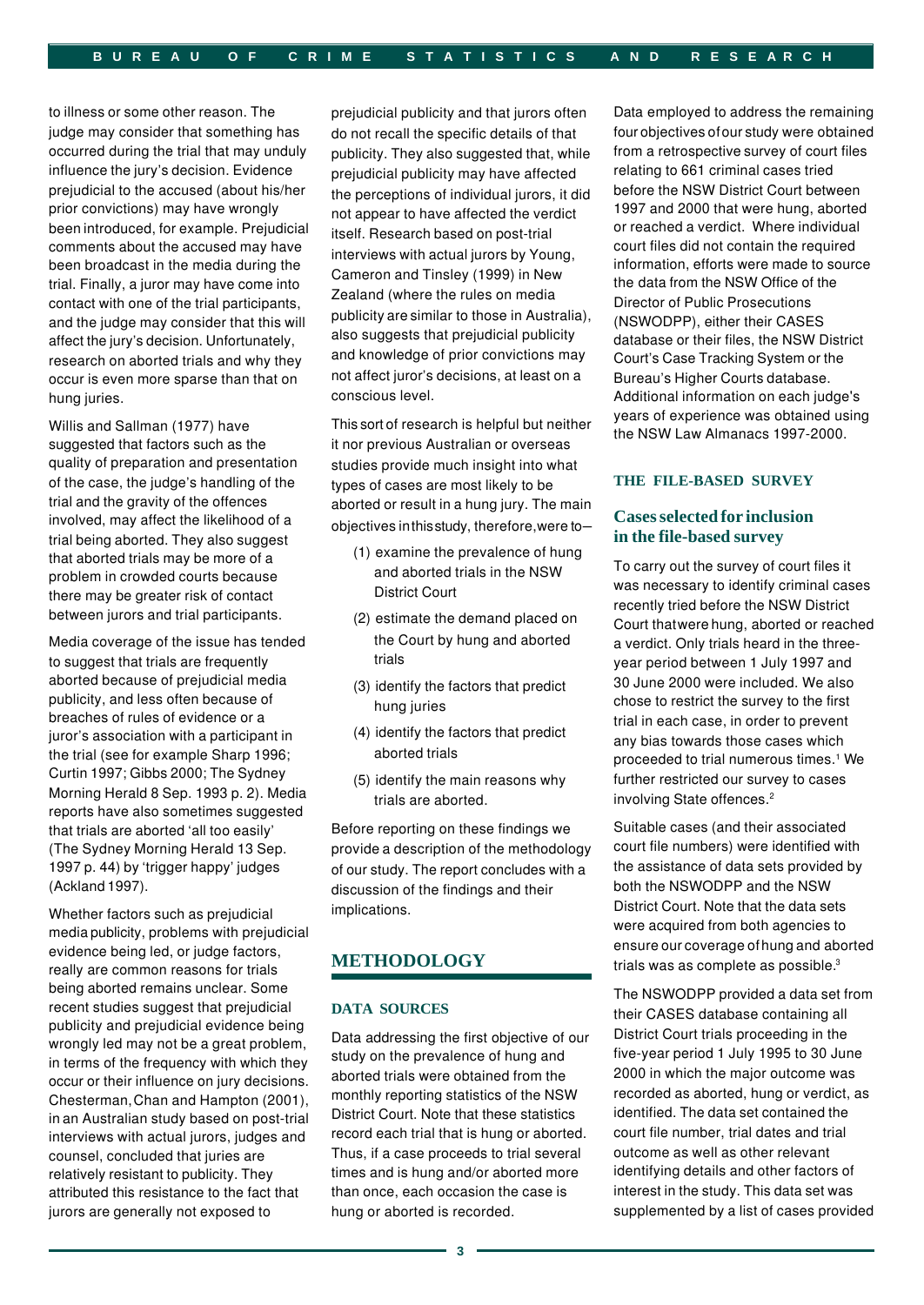2000.4 by the District Court Case Tracking System that resulted in an aborted or hung trial during 1 July 1995 to 30 June

 2268 cases in which the first trial reached From these combined data sets we identified a total of 230 cases in which the first trial was hung, 273 cases in which the first trial was aborted and a verdict.<sup>5</sup> To ensure roughly equivalent numbers of each type of case, all the cases which produced hung and aborted trials, and a randomly selected sample of 264 of the cases which reached verdicts, were included in the study sample, giving a total of 767 cases.

 able to be coded during the survey period. Of the 767 cases, 661 were included in the final sample for analysis. The final sample was made up of 182 hung trials, 236 aborted trials and 243 verdict trials. The remaining 106 cases were excluded because of the following reasons. Thirtytwo were excluded because the court file was not available or was not able to be located during the data collection period. A further 32 were excluded because, upon inspection of the court file, the case was found to be ineligible for inclusion in the study. This occurred when a case had not proceeded to trial at any stage, or had not proceeded to trial for the first time during the 1997 2000 period, or where the first trial was not an aborted, hung or verdict trial.<sup>6</sup> Forty-two cases were excluded because, upon inspection of the court file, the case was found to involve a trial that had already been included in the sample as part of another case. This occurred, for example, where two or more cases were tried jointly, or in cases in which the file had been renumbered or a new file had been opened. Thus, of the 767 cases initially selected, 693 were considered eligible for the study, and 661, or 95 per cent, of these were Appendix A contains details of the sample characteristics for these matters.

#### **Survey procedures**

A team of trained researchers was responsible for extracting information from the court files. The NSW District Court provided the researchers with access to the court files relating to the cases selected for inclusion in the

survey at the Sydney Registry. All data collection took place during the period 21 May to 13 July 2001.

Before extracting information from the court file the researchers checked that the case in question met the eligibility criteria for the survey. It will be recalled that, to be eligible for inclusion in the survey, a case must have proceeded to trial in the NSW District Court for the first time during the period 1 July 1997 to 30 June 2000 and that trial must have been hung, aborted or reached a verdict.

A case was deemed to have proceeded to trial only once a jury had been empanelled (in the case of a jury trial) or once the Crown case began (in the case of a judge-alone trial). A trial was defined as hung if the jury could not agree unanimously on at least one of the charges tried, for at least one of the accused tried. An aborted trial was defined as a trial that did not reach a final outcome (i.e. verdict, guilty plea etc.) and that did not result in a hung jury.<sup>7</sup> A verdict trial was defined as a trial which reached a verdict by virtue of a jury decision, a judge-direction or a judge-alone decision.

# **The information collected in the survey**

Normally the selection of data to be collected in a survey designed to ascertain the cause of causes of some phenomenon is guided by theory about and/or past research into the causes of that phenomenon. Given the lack of any developed theory about causes of aborted trials and hung juries, and the limited research which has been conducted in the area, our approach in this survey was necessarily exploratory in nature. We did seek to collect information on a number of case, evidentiary and judge factors which past research had suggested may be potentially important predictors of hung or aborted trials. Unfortunately, however, we were restricted by the availability and quality of information on the court files. We did not have access to factors such as the strength and nature of the evidence, how well the Crown and Defence cases were presented, how well the judge summed up or how credible the witnesses were. Nor did we

 limitation on the present study. have access to factors related to the defendant, the victim, or the jury itself. These are potentially important factors and our inability to collect information on them must be recognized as a significant

 the court files on a range of characteristics the coding form is provided in Appendix B. This said, information was extracted from relating to the trial, pretrial process, and retrial process for both hung juries and aborted trials. A list of the characteristics extracted from the files follows. A copy of

#### **Trial characteristics**

- outcome of the trial
- court registry in which the trial was held
- judge presiding in the trial
- judge's years of experience
- trial length (from the day the jury was empanelled until the day the jury was discharged)
- type of offence(s) for which the accused was tried
- number of counts on which the accused was tried
- number of accused tried
- bail status of accused at the trial
- whether an interpreter was required for the trial
- whether a voir dire or any legal argument took place during the trial
- whether the trial was a jury trial
- duration of jury deliberations (in hung and jury verdict trials)
- the reason the trial was aborted (in aborted trials)

#### **Pretrial characteristics**

- estimated length of the first trial
- precourt duration (from the day the first offence was alleged to have occurred to the day the case first appeared in the NSW District Court)
- pretrial duration (from the day the case first appeared in the NSW District Court until the day the trial commenced)
- number of times the case was listed for trial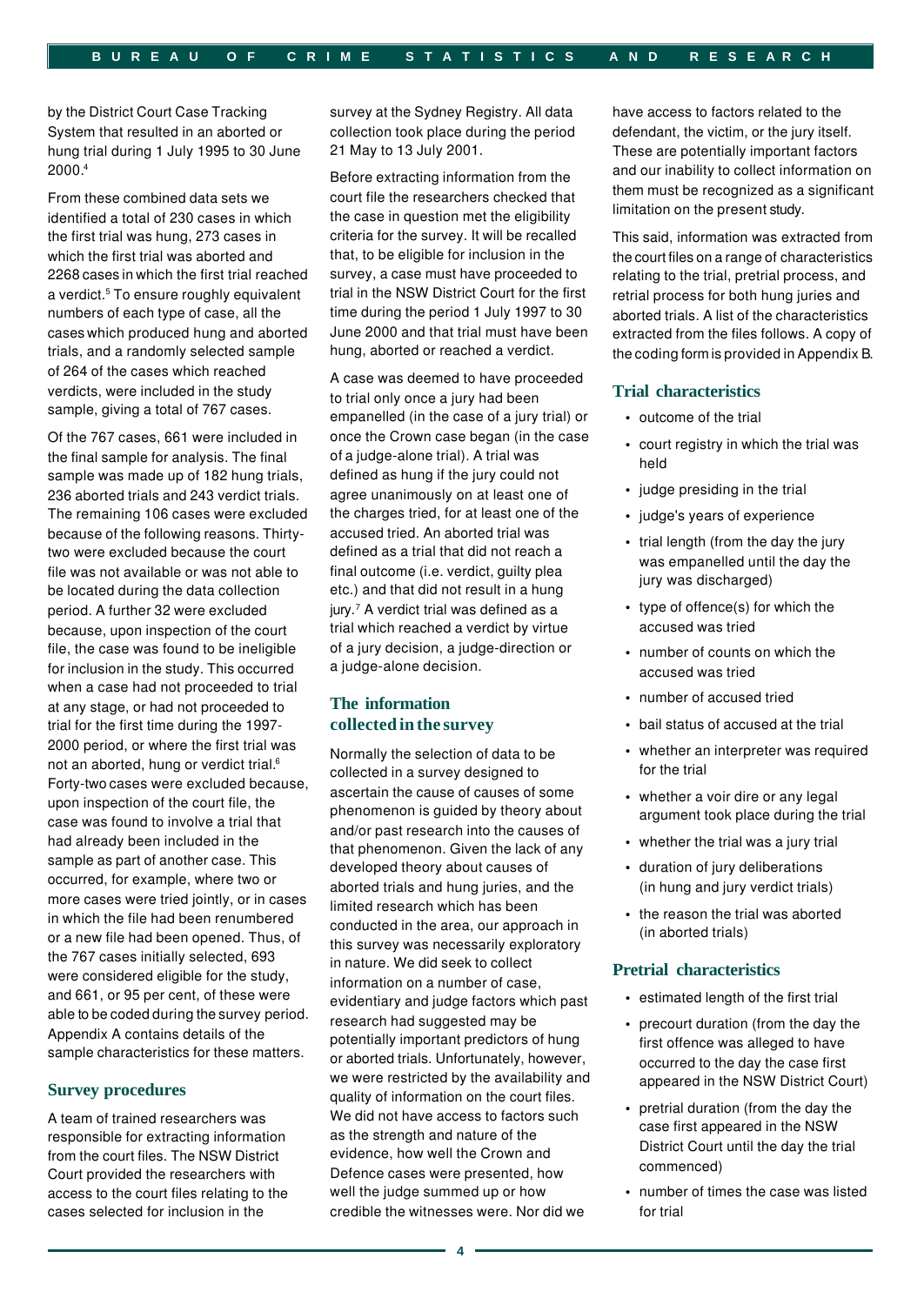- <span id="page-4-0"></span>• whether an adjournment had been sought prior to the trial
- whether the case was transferred (that is, whether there was a change of court venue prior to the trial)
- whether a bench warrant was issued prior to the trial

#### **Re-listing characteristics**

- whether the case was listed for retrial
- whether the retrial proceeded
- delay in bringing the case to retrial (from the day the first trial ended to the day the retrial commenced)
- outcome of the retrial
- final outcome of the case
- delay in finalising the case (from the day the first trial ended to the day the final outcome was reached).

# **Method of analysis: identifying predictors**

To examine the predictors of hung trials we compared all trials that were hung with all trials that were decided by a jury verdict. Judge-directed verdicts, judgealone verdicts and aborted trials were excluded from this analysis. To identify the factors which predicted aborted trials we compared all trials that were aborted with all trials that were decided by a verdict. Jury, judge-directed and judgealone verdicts were therefore included in this analysis, but hung trials were excluded.

For both sets of cases we analysed the data on a bivariate and multivariate level. Chi-square tests were used to test for bivariate associations between each of the predictor variables (the trial and pretrial characteristics) and the response variables (trial outcome – hung vs jury verdicts and aborted vs verdicts), and also to test for bivariate associations between each of the predictor variables.

Multivariate analysis was necessary to examine the relationships between each predictor variable and the response variable, controlling for the influence of all the other predictor variables. Logistic regression was used for the mutivariate analysis, due to the dichotomous nature of the trial outcome variable. The strategy used in the logistic regression

 (defined both in terms of the results ofthe variableswere thensuccessivelydropped analyses was to fit a model with all relevant predictor variables included where they had a potential bivariate relationship with the response variable (defined as where the *p*-value of the chi-square test was less than 0.2) and no strong relationship with another predictor variable included in the model chi-square test and a priori knowledge about the variables). In order to achieve the most parsimonious model, predictor from the model, based on their *p*-values. Each time a variable was dropped, the deviance of the model was examined. If dropping the variable resulted in a poorer fit the variable was reinstated to the model. This process was repeated until the most parsimonious model was fitted. This model is referred to as the 'final model' throughout the Results section.

# **RESULTS**

#### **THE PREVALENCE OF HUNG AND ABORTED TRIALS IN THE NSW DISTRICT COURT**

Figure 1 presents trends in the number of trials in the District Court between May 1998 and June 2001, both in terms of the number of trials listed and the number of trials that actually proceeded.

The figure shows that while the number of trials listed has fluctuated from month to month, there has been a steady decrease over the three-year period from over 400 trials to just over 200 trials. The number of trials actually proceeding has also fluctuated from month to month, but has generally remained stable over the period with an average of just under 100 trials.

 month.Trendtests indicated that between Figure 2 presents trends in the number of hung and aborted trials in the District Court between May 1998 and June 2001. It can be seen that the numbers of both hung trials and aborted trials also fluctuates a great deal from month to 1998 and 2001 the number of aborted trials decreased significantly, while the number of hung trials remained stable.

Figure 3 presents trends in the prevalence of hung and aborted trials (the percentage of trials proceeding that result in a hung or aborted trial). Again there is a great deal of fluctuation from month to month, but trend tests indicate the prevalence of both hung and aborted trials has remained steady at an average of around 8 per cent of trials proceeding.

Data obtained from intermediate courts in other States over roughly the same time period suggests that the prevalence of hung and aborted trials in NSW (each at around 8%) appears to be almost double that in other jurisdictions. In Queensland the prevalence of both hung and aborted trials is 5 per cent, in South Australia the prevalence of hung

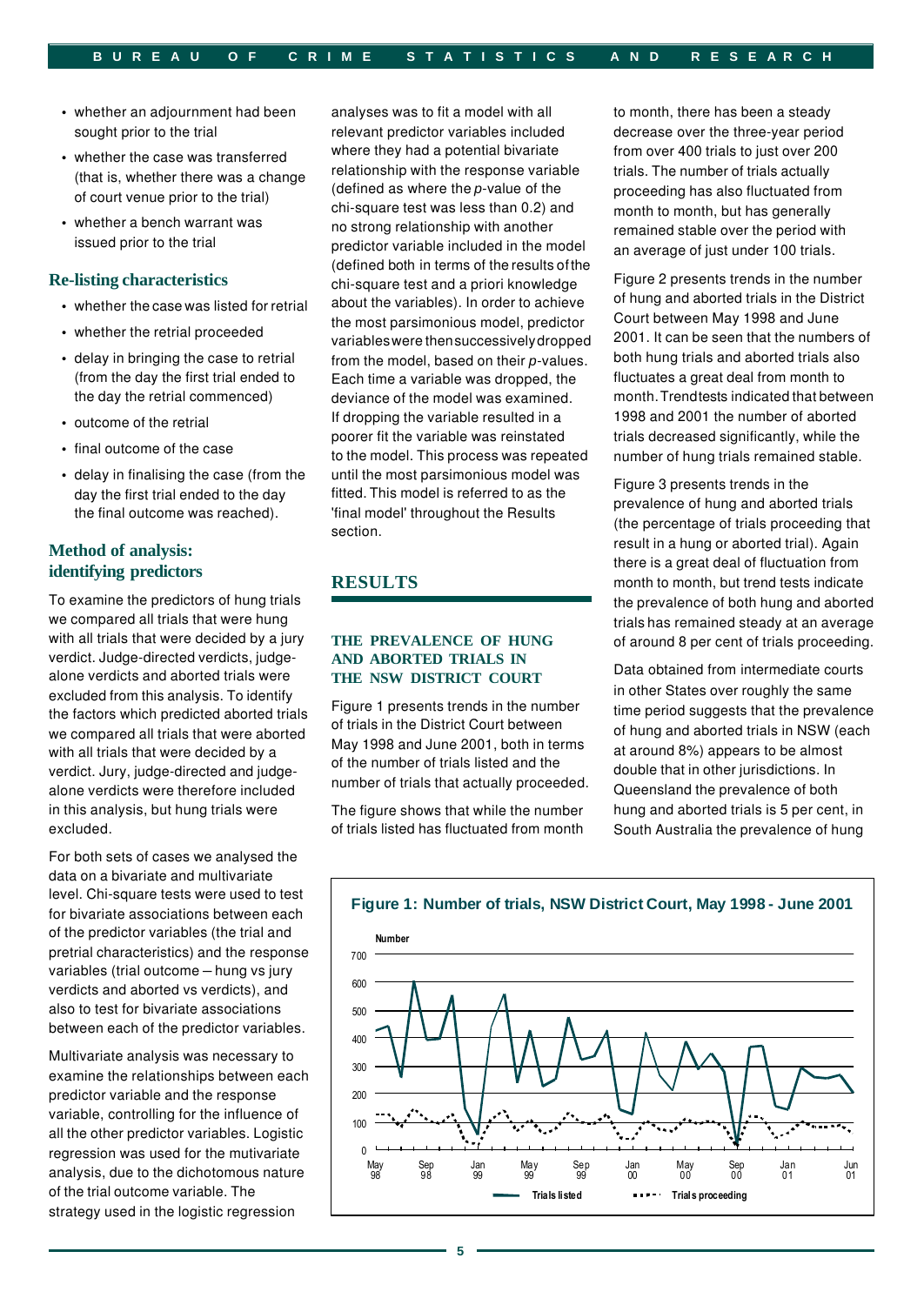trials is 3 per cent and aborted trials is 4 per cent, while in Western Australia the prevalence of hung trials is 4 per cent and aborted trials is 3 per cent. Whether the higher prevalence in NSW reflects a real difference is unclear. The higher prevalence may reflect, in part, differences in the way hung and aborted trials are counted and recorded in each jurisdiction.<sup>8</sup> Nevertheless, if the difference is real, it is worth noting that the prevalence of hung trials is not much lower in South Australia and Western Australia which have provision for majority verdicts than in Queensland which has a unanimous jury requirement.

#### **THE EFFECT OF HUNG AND ABORTED TRIALS ON THE NSW DISTRICT COURT**

Using the information obtained from the file survey on trial length, whether trials were re-listed, whether retrials commenced, and the final outcome of the case, we were able to estimate the demand hung and aborted trials place on the District Court. Note that our survey was restricted to cases which were hung, aborted or reached a verdict on the first occasion they proceeded to trial. Thus, all further discussion of aborted, hung and verdict trials refers to the first trial only.

# **Figure 2: Number of aborted or hung trials, NSW District Court, May <sup>1998</sup> - June <sup>2001</sup>**





#### **Hung trials**

Of the 182 hung trials in our study, 141 (77%) were fully hung, that is, hung on all charges, and 41 (23%) were partly hung, that is, hung on some but not all charges. The average length of the hung trials was 6.6 days, compared with an average trial length of 4.5 days for trials which reached verdict. Eighty-two per cent of these hung trials were listed for retrial. Fifty-four per cent of hung trials were retried, some on more than one occasion. The average length of these retrials was 4.6 days. Following hung trials, cases took a further 7.3 months, on average, to finalise, either by retrial or another method.

Table 1 shows how hung trials were finally disposed of. As a comparison, this table also shows the final disposition of all cases committed for trial in the NSW District Court and finalised in 1999. Inspection of this table shows that hung trials result in lower conviction rates than the overall rate, primarily because fewer defendants in hung trials plead guilty and a high proportion of charges are 'no-billed'. The conviction rate in those hung trials which actually proceed to retrial is slightly lower (43%) than the overall rate for cases which proceeded to trial  $(48%)$ .<sup>9</sup>

# **Aborted trials**

Most trials were aborted relatively early on in the trial process; on average, after 2.9 days. Only five trials (2%) were aborted after 10 days or more. Ninetythree per cent of these trials were listed for retrial and 76 per cent actually proceeded to retrial, with some being retried more than once. The average retrial length was 6 days. The time taken to finalise the case following the aborted trial was, on average, 6 months, whether finalised by retrial or another method.

Table 2 shows how aborted trials were finally disposed of, compared with all cases committed for trial in the NSW District Court and finalised in 1999. As with hung trials, defendants in aborted trials were less likely to end up convicted than defendants overall, again primarily because of the higher no-bill and lower guilty plea rate. The conviction rate in those aborted trials which actually proceeded to retrial (47%) was very similar to the overall rate for cases which proceeded to trial (48%).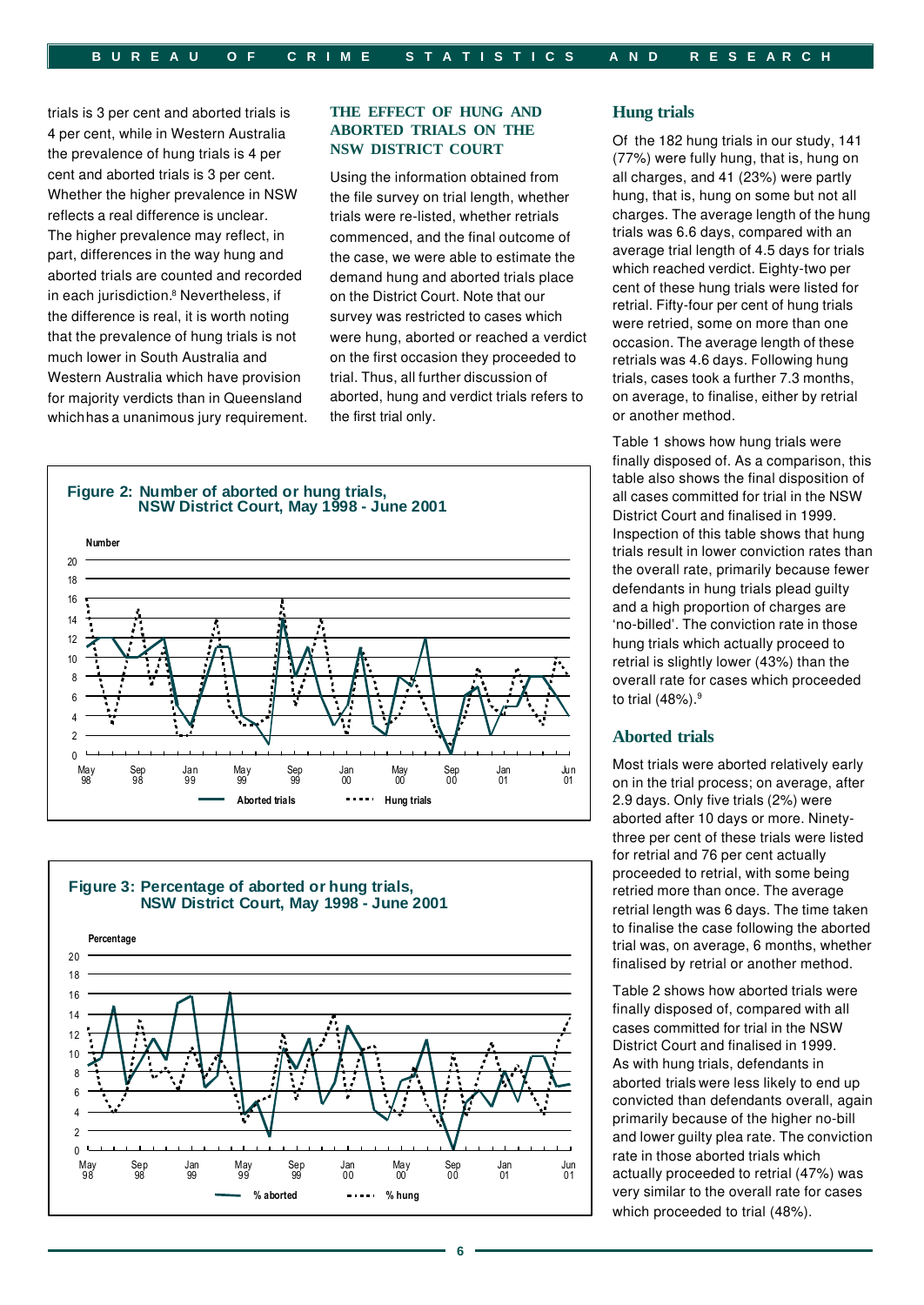Court by hung and aborted trials, in terms Using the data just described on the average trial length of hung and aborted *in the NSW District Court*  trials, the average length of the retrials, and the percentages of cases that were re-listed and retried we estimated how much demand is placed on the District of court time.10 Note that, in calculating this estimate, we assumed that 0.2 court days are consumed in setting and confirming both trial dates and retrial dates (see Weatherburn & Baker 2000).

 additional 176 days over what they would We estimate that, in a given year, hung trials consume 598 court days, that is, an have consumed had they proceeded to verdict initially. Similarly we estimate that, in a given year, aborted trials consume 548 court days or an additional 238 days over what they would have consumed had they proceeded to verdict initially. Note that these estimates consider court days only. They do not take into account the preparation time required by prosecution and defence agencies. Nor do they take account of the time spent by witnesses, victims or the accused. Thus the real impact of hung and aborted trials is almost certainly higher than our estimate.

 50 per cent, 205 District Court days could be saved in a given year, which translates Looked at another way, our estimates mean that, if the numbers of both hung and aborted trials could be reduced by to an additional 44 trial cases.<sup>11</sup> This represents about a 5.8 per cent increase on the number of trials held in the NSW District Criminal Courts in 2000. If hung and aborted trials could be eliminated altogether, 414 District Court days could be saved, and an extra 88 trials cases could be dealt with.

 The findings presented so far in this report indicate that, while the incidence of hung and aborted trials is not very high, they do consume a significant amount of court time and, in all likelihood, cause considerable disruption to the court. Any reduction in the incidence of hung juries or aborted trials is therefore likely to significantly reduce the demand placed on the court, as well as on all the other participants involved.

# Table 1: Final disposition of cases beginning as hung trials<br>NSW District Court by<br>hung and aborted trials<br>NSW District Court and finalised in 1999

|                              | <b>Hung trials</b> |          |             | All cases committed for trial<br>in the NSW District Court<br>and finalised in 1999 |
|------------------------------|--------------------|----------|-------------|-------------------------------------------------------------------------------------|
| <b>Final outcome of case</b> | No.                | %        | No.         | %                                                                                   |
| Guilty<br>Plea<br>Verdict    | 24<br>34           | 13<br>19 | 1496<br>358 | 53<br>13                                                                            |
| Not guilty verdict           | 45                 | 25       | 390         | 14                                                                                  |
| No-bill                      | 75                 | 42       | 372         | 13                                                                                  |
| Other                        | 1                  | 1        | 232         | 8                                                                                   |

#### **Table 2: Final disposition of cases beginning as aborted trials compared with all cases committed for trial in the NSW District Court and finalised in 1999**

|                              | <b>Aborted trials</b> |    | All cases committed for trial<br>in the NSW District Court<br>and finalised in 1999 |    |
|------------------------------|-----------------------|----|-------------------------------------------------------------------------------------|----|
| <b>Final outcome of case</b> | No.                   | %  | No.                                                                                 | %  |
| Guilty                       |                       |    |                                                                                     |    |
| Plea                         | 35                    | 15 | 1496                                                                                | 53 |
| Verdict                      | 67                    | 28 | 358                                                                                 | 13 |
| Not guilty verdict           | 77                    | 33 | 390                                                                                 | 14 |
| No-bill                      | 54                    | 23 | 372                                                                                 | 13 |
| Other                        | 3                     | 1  | 232                                                                                 | 8  |

# **What factors predict whether a trial will hang?**

To try to understand when hung juries are most likely to occur and why they occur we examined which trial and pretrial factors predict whether a trial will hang or reach a jury verdict. Note that only 201 of the 243 verdicts in the file survey were jury verdicts (87%). The remaining 42 verdicts were excluded from this analysis.

A summary of the results of the logistic regression analysis is shown in Table 3. This table shows all variables that were present in the final model, along with odds ratios and 95 per cent confidence intervals. All other variables were removed during bivariate analysis or the model reduction process. Note that the variables *estimated trial length* and

*judge-alone trial* were not included as predictors in the analysis (because *trial length* was included and judge-alone trials were excluded from the data).

As can be seen from Table 3, the court registry in which the trial was held, trial length and whether an adjournment had been sought prior to the trial were each significant independent predictors of whether a trial would hang or reach a jury verdict.

Though retained in the final model, whether a bench warrant was issued prior to the trial was not a significant predictor. Other non-significant predictors were the number of counts on which the accused was tried, the type of offence(s) for which the accused was tried, the number of accused tried, the bail status of the accused at the trial, whether an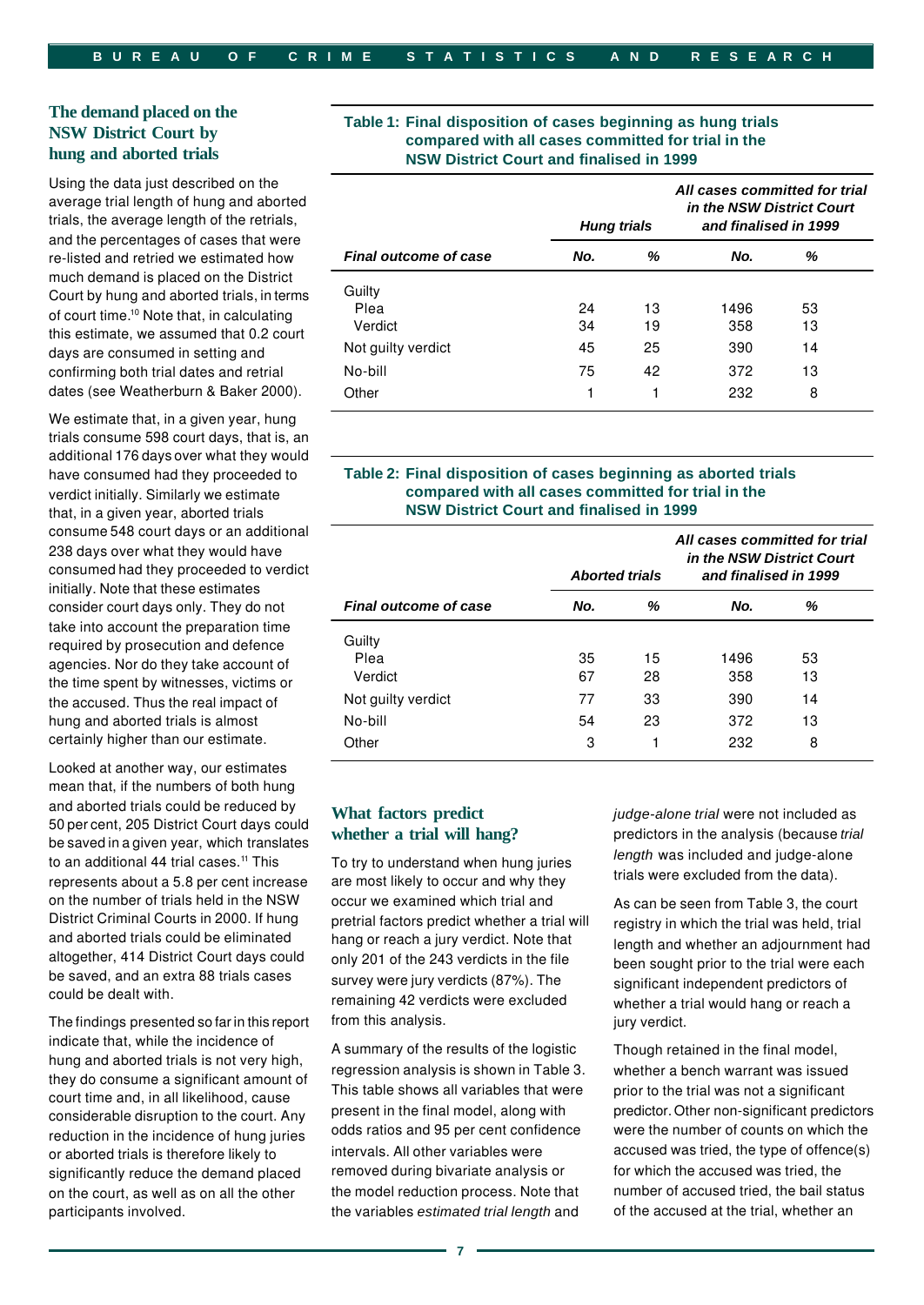| Table 3: Multivariate logistic regression results for whether |
|---------------------------------------------------------------|
| a trial was hung or reached a jury verdict                    |

| <b>Predictor variable</b>         | <b>Significance</b><br>(p value) | <b>Odds</b><br>ratio | <b>Confidence</b><br>interval (95%) |
|-----------------------------------|----------------------------------|----------------------|-------------------------------------|
| Court registry:                   |                                  |                      |                                     |
| Sydney metropolitan vs country    | $0.0001**$                       | 3.8                  | $1.9 - 7.6$                         |
| Other metropolitan vs country     | $0.011*$                         | 2.7                  | $1.3 - 6.0$                         |
| Trial length:                     |                                  |                      |                                     |
| 4 to 5 days vs 1 to 3 days        | $< 0.0001$ **                    | 3.4                  | $2.0 - 5.8$                         |
| 6 to 10 days vs 1 to 3 days       | $< 0.001**$                      | 3.0                  | $1.6 - 5.4$                         |
| 11 days or more vs 1 to 3 days    | $0.002**$                        | 3.9                  | $1.6 - 9.2$                         |
| No adjournment sought             |                                  |                      |                                     |
| vs adjournment sought             | $0.005**$                        | 2.1                  | $0.3 - 0.8$                         |
| No bench warrant vs bench warrant | 0.141                            | 1.9                  | $0.2 - 1.2$                         |
|                                   |                                  |                      |                                     |

#### **Table 4: Multivariate logistic regression results for whether a trial was aborted or reached a verdict**

| <b>Predictor variable</b>          | <b>Significance</b><br>(p value) | <b>Odds</b><br>ratio | <b>Confidence</b><br>interval (95%) |
|------------------------------------|----------------------------------|----------------------|-------------------------------------|
| Court registry:                    |                                  |                      |                                     |
| Sydney metropolitan vs country     | $0.018*$                         | 2.0                  | $1.1 - 3.4$                         |
| Other metropolitan vs country      | 0.154                            | 1.6                  | $0.8 - 3.0$                         |
| Number of counts:                  |                                  |                      |                                     |
| 2 counts vs 1 count                | $0.032*$                         | 1.7                  | $1.1 - 2.9$                         |
| 3 or more counts vs 1 count        | 0.117                            | 1.5                  | $0.9 - 2.5$                         |
| Offence type:                      |                                  |                      |                                     |
| Sex vs other                       | $0.001**$                        | 4.5                  | $1.9 - 10.7$                        |
| Fraud vs other                     | $0.010*$                         | 66                   | $1.6 - 28.0$                        |
| Violent vs other                   | $0.040*$                         | 2.5                  | $1.0 - 5.9$                         |
| Property vs other                  | 0.210                            | 1.8                  | $0.7 - 4.7$                         |
| Multiple accused vs single accused | $0.015*$                         | 2.5                  | $1.2 - 5.2$                         |
| Voir dire vs no voir dire          | $0.003**$                        | 23                   | $1.3 - 4.2$                         |
| Jury trial vs judge-alone          | $0.001**$                        | 8.7                  | $2.4 - 31.0$                        |
| No bench warrant vs bench warrant  | $0.003**$                        | 3.8                  | $1.6 - 9.1$                         |
| No adjournment sought              |                                  |                      |                                     |
| vs adjournment sought              | 0.117                            | 1.4                  | $0.9 - 2.2$                         |

 $p < 0.05^*$   $p < 0.01^{**}$  -2 Log Likelihood = 585.110  $df = 465$ 

 whether a voir dire or any legal argument interpreter was required for the trial, took place during trial, judge's years of experience, precourt duration, pretrial duration, the number of times the case was listed for trial or whether the case was transferred from another court.

The odds ratios presented in the table provide information on the direction and size of the relationship between each predictor variable and the trial outcome.

 thata hung trial was more likely when the To illustrate: in the case of *court registry*, the odds ratio for *Sydney metropolitan*  versus *country* is 3.8. Because the odds ratio is greater than one, this indicates trial occurred in a Sydney metropolitan court than when it was held in a country court. The magnitude of the odds ratio (3.8) indicates that the odds of a hung trial in a Sydney metropolitan court were 3.8 times greater than those of a hung trial in a country court.

Trials which took place in a metropolitan court outside Sydney were more likely to hang than trials which occurred in a country court, with an odds ratio of 2.7.

Longer trials (that is, those running for 4 to 5 days, 6 to 10 days, or 11 or more days) were more likely to hang than trials which ran from 1 to 3 days (odds ratios 3.4, 3.0, and 3.9, respectively).

 sought, as shown by the odds ratio of 2.1. Trials were more likely to hang when no adjournment was sought prior to the trial than when an adjournment had been

However trials were no more or less  $p<0.05^*$   $p<0.01^{**}$  -2 Log Likelihood = 478.274 df = 375 df = 375 was issued prior to the trial than when no bench warrant was issued.

# **What factors predict whether a trial will be aborted?**

 analysis, since*trial length* wasconsidered To identify the factors that predicted when a trial would be aborted we compared all trials that were aborted with all trials that were decided by a verdict. Note that *estimated trial length*  replaced actual trial length in the current to be more of a consequence of an aborted trial than an antecedent. Table 4 shows a summary of the final logistic regression model for aborted trials.

As can be seen from Table 4, significant predictors of whether a trial aborted or reached a verdict were: *the court registry in which the trial was held*, *the number of counts on which the accused was tried*, *the type of offence(s)*, *the number of accused tried, whether a voir dire or any legal argument took place during the trial*, *whether the trial was a jury trial*  and *whether a bench warrant was issued prior to the trial*. Whether an adjournment had been sought prior to the trial was not significant. Nor was the bail status of the accused at the trial, whether an interpreter was required for the trial, the estimated trial length, judge's years of experience, precourt duration, pretrial duration, the number of times the case was listed for trial or whether the case was transferred from another court.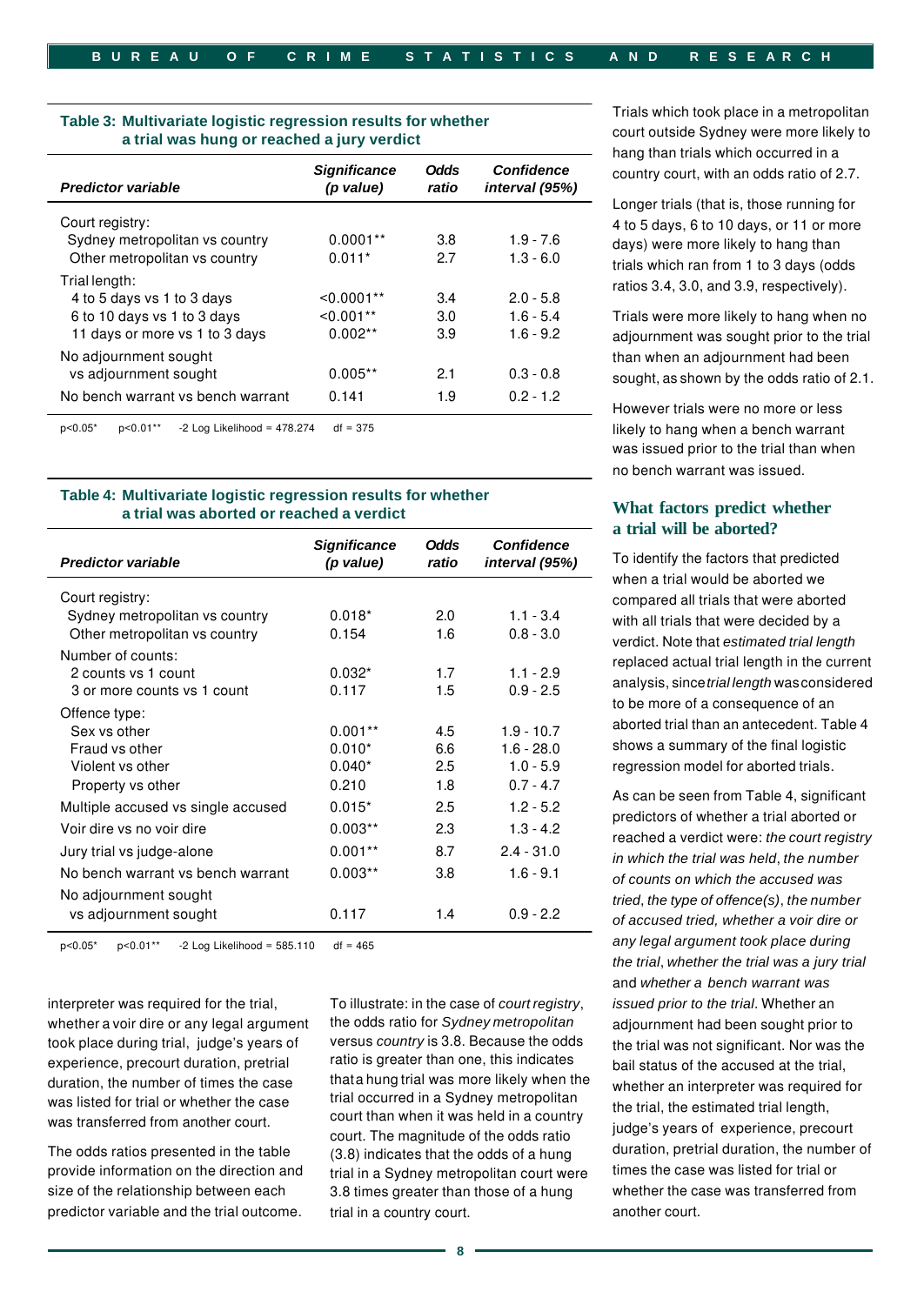Trials held in *Sydney metropolitan* courts were more likely to abort than those held in *country* courts, with an odds ratio of 2.0. There was no difference between metropolitan courts (other than Sydney) and country courts in the likelihood of an aborted trial occurring.

Trials in which the accused was indicted on two counts were more likely to abort than those in which the accused was indicted on a single count (odds ratio 1.7), but trials in which the accused was indicted on three or more counts were no more likely to abort than trials in which the accused was indicted on a single count.

The odds of trials aborting when they involved sex, fraud or violent charges were 4.5, 6.6 and 2.5 times greater, respectively, than trials involving other charges. However, trials involving property charges were no more or less likely to abort than trials involving other charges.

The odds of the trial aborting when there were multiple accused were greater than when there was only a single accused,

Trials which involved a voir dire were also more likely to abort than trials in *Category Subcategory*  which there was no voir dire, with an odds ratio of 2.3.

#### **Judges' reasons for aborting trials**

noted that the reasons for aborted trials were only available from the court files in 78 of the 236 trials (33%). The NSWODPP supplied reasons for a further 121 trials (51%). We were unable to obtain the reasons in the remaining 37 trials (16%). These latter 37 trials have been excluded from the following analysis.

The reasons given for aborting trials were classified into the various categories listed below:

- evidence-related reasons
- jury-related reasons
- witness-related reasons
- accused-related reasons
- case-related reasons
- judge-related reasons
- publicity-related reasons
- other.

The more frequently occurring categories were divided into further subcategories to assist interpretation. For example, the category *Evidencerelated reasons* was divided into five subcategories. Table 5 shows these subcategorisations. Note that, in each case, the reason was coded into one category only.

Judge-related reasons referred to issues such as conflict of interest over a Crown witness or being ill. Publicity-related reasons were comprised of reasons such as prejudicial newspaper reports. These categories did not occur frequently enough to warrant division into subcategories.

# **Breakdown of reasons for aborted trials**

The breakdown of reasons for aborted trials is displayed in Figure 4. Inspection of this figure shows that the trials in our survey were aborted predominantly for evidence-related reasons (accounting for 43% of aborted trials), followed by jury-related reasons (21% of aborted trials) and witness-related reasons (11% of trials). That is, 75 per cent of aborted

# as shown by an odds ratio of 2.5. **Table 5: Coding scheme developed for the reasons for aborted trials**

| Trials which involved a voir dire were<br>also more likely to abort than trials in                                                                                                                           | Category | <b>Subcategory</b>                                                                                                                           |
|--------------------------------------------------------------------------------------------------------------------------------------------------------------------------------------------------------------|----------|----------------------------------------------------------------------------------------------------------------------------------------------|
| which there was no voir dire, with an<br>odds ratio of 2.3.                                                                                                                                                  | Evidence | Inadmissible/prejudicial evidence<br>New evidence presented/required                                                                         |
| Trials by jury were more likely to abort<br>than judge-alone trials, with an odds<br>ratio of 8.7.                                                                                                           |          | Inconsistent evidence presented<br>Evidence presented, but judge subsequently withdrew<br>permission for its submission<br>Other             |
| If no bench warrant was issued prior to<br>the trial, the odds of an aborted trial<br>were 3.8 times greater than if a bench<br>warrant was issued before the trial.                                         | Jury     | Juror associated with person involved in trial or in law<br>Juror unavailable<br>Jury contamination<br>Jury privy to prejudicial information |
| Seeking an adjournment had no<br>significant effect on the likelihood of an                                                                                                                                  |          | Juror traumatised<br>Other                                                                                                                   |
| aborted trial.                                                                                                                                                                                               | Witness  | Unavailable                                                                                                                                  |
| Judges' reasons for aborting trials                                                                                                                                                                          |          | Traumatised<br>Other                                                                                                                         |
| The findings just discussed help identify<br>the factors which predict hung juries and<br>aborted trials but we can enhance our                                                                              | Accused  | Legal representation problems<br>Ш<br>Other                                                                                                  |
| understanding of why trials abort by<br>examining the reasons given by judges<br>for aborting trials. These reasons were<br>collected from the court files or files<br>supplied by the NSWODPP. It should be | Case     | Application by prosecution/defence for joint/separate trials<br>Interpreter-related problems<br>Legal matter<br>Change in nature of case     |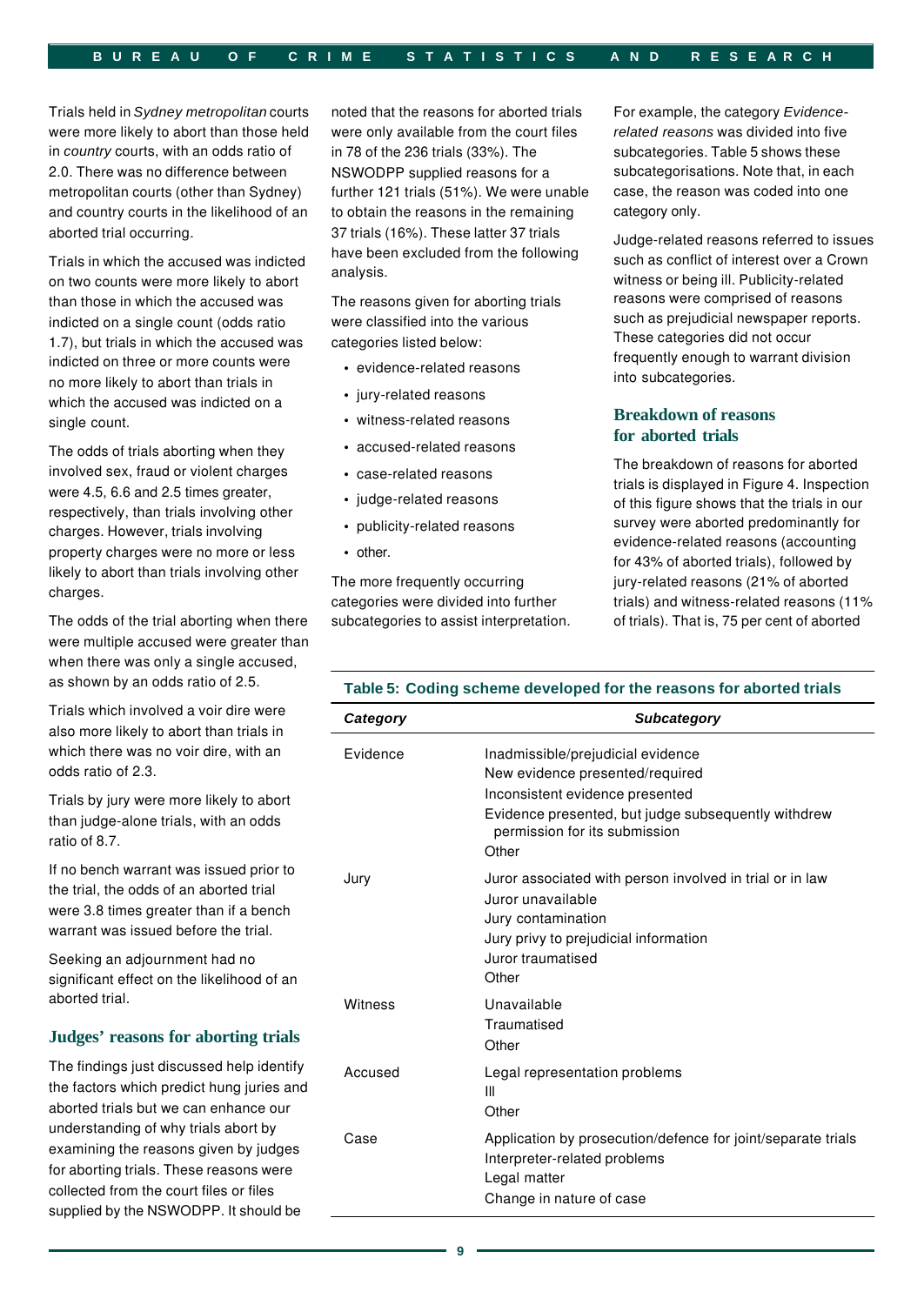

trials in our survey (where reasons for the aborted trial were available) were aborted for reasons relating to evidence, the jury or a witness. It can be further observed from this figure that few trials were aborted for judge- or publicityrelated reasons (these categories accounting for a combined total of 5 per cent of aborted trials).

 introduction ofinadmissible or prejudicial Within the evidence-related reason category, trials were aborted most commonly because of the submission or evidence. This occurred mostly within one to three days of the trial's commencement. Only 28 per cent of trials aborted for reasons of inadmissible evidence were aborted after four or more days.

The most common jury-related reason for an aborted trial was juror knowledge of a trial participant or a person involved the trial. This was also generally identified early, that is, within three days of the trial beginning (87%). Only three trials (13%) that were aborted due to a juror knowing someone involved in the trial, ran for four or more days. In most cases (16 out of 22), the person was known to the juror prior to trial commencement.

It is possible to determine whether particular reasons given for aborting trials are associated with particular kinds of trials. It is sometimes suggested, for example, that evidence-related problems, particularly inadmissible/ prejudicial evidence, are more likely to cause sex trials to abort than other types of trials.12 We were also interested in whether jury-related problems, particularly juror association with trial participants, might be more common in country registries than metropolitan registries, due to the smaller country populations. In addition we were interested to know whether the reasons for aborting differed between longer and shorter trials, and between less and more experienced judges.

Analysis revealed that neither *offence type* ( $\gamma^2$ =9.088, df=6, p=0.169), *court registry* ( $\gamma^2$ =1.053, df=4, p=0.902), *estimated trial length*  $(\chi^2 = 5.045, df = 2,$ p=0.080), *actual trial length (χ<sup>2</sup>=0.573,* df=2, p=0.751) or *judge's years of*   $experience (y^2=1.681, df=6, p=0.947)$ were associated with the reason for which trials were aborted.

# **SUMMARY AND DISCUSSION**

Each year in the NSW District Court about 16 per cent of criminal trials fail to reach a conclusion either because the jury is unable to reach a verdict or because the judge aborts the trial. While there may be differences between jurisdictions in the way in which they count the incidence of hung juries and aborted trials, both kinds of occurrence appear more prevalent in the NSW District Court than in intermediate courts in other States which keep statistics on these problems. In 1999 hung juries resulted in a wastage of some 176 court days of court time while aborted trials resulted in a wastage of about 238 days. If the prevalence of hung juries and aborted trials in NSW were halved, the NSW District Court would be able to dispose of an additional 44 trial cases a year.

Juries were more likely to be hung if the trial in question was held in the Sydney Registry or another metropolitan registry, if it was long or if no adjournment was sought before the trial. The likelihood of a jury failing to reach a verdict was *not*  related to a wide range of factors, the most salient of which were the number of counts on which an accused was tried, the type of offence(s) for which he/ she was tried, the number of accused tried, the bail status of the accused, whether an interpreter was required for the trial, whether a voir dire or any legal argument took place during the trial, the judge's years of experience, the number of times a case had been listed for trial and whether the case had been transferred from another venue.

The are several possible explanations for these findings. Metropolitan courts draw a more diverse juror pool and, for this reason alone, may be more likely to disagree on a verdict. Similar findings, as we have already noted in the introduction to this report, were obtained by Hannaford, Hans and Munsterman (1999). Jurors in country court trials may more frequently know each other and therefore be less inclined than jurors in metropolitan courts to disagree. It is also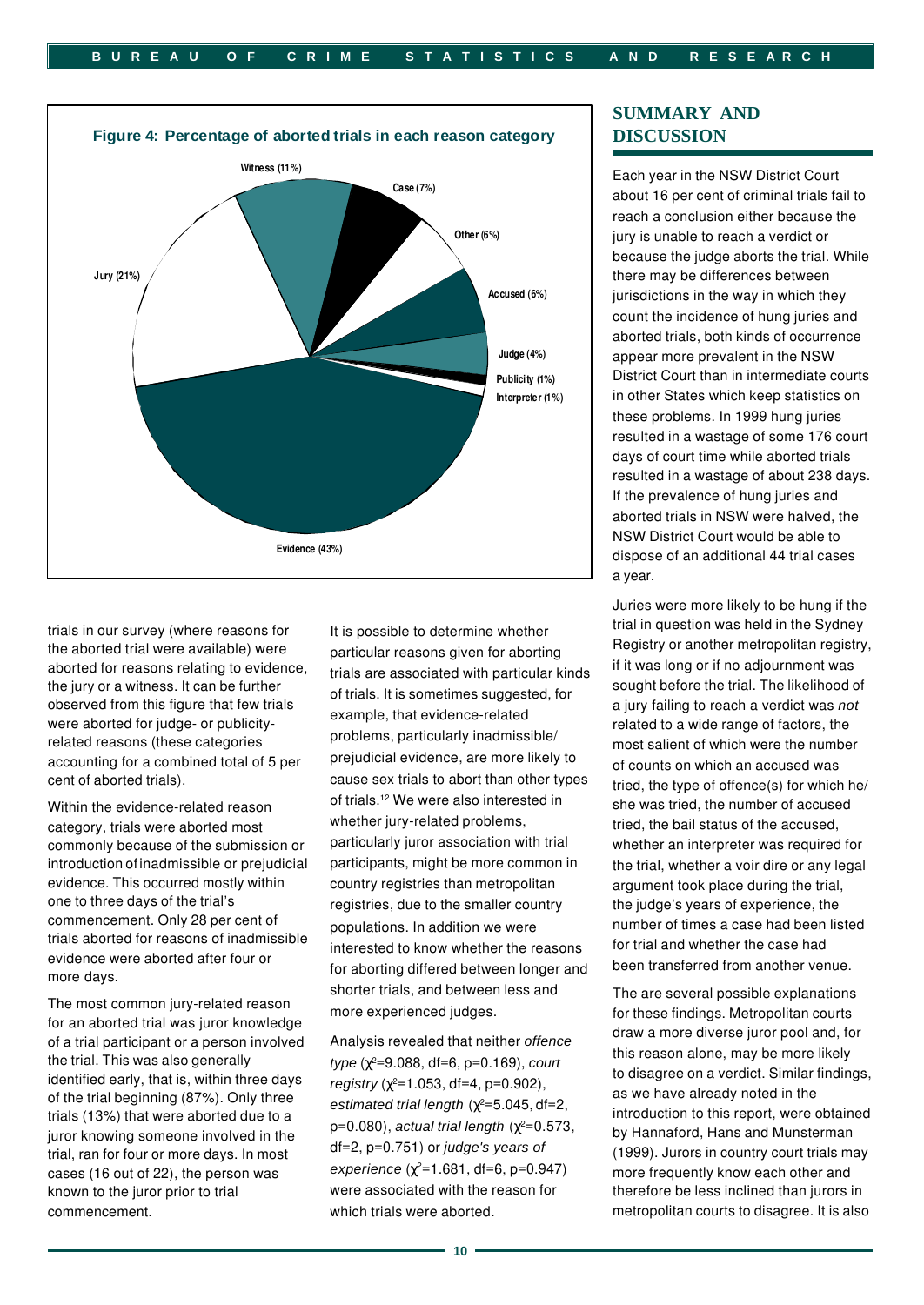possible that juries in metropolitan courts are more frequently dealing with complex cases. Indeed, this may be one reason why longer trials are more likely to end in a hung jury. The larger the volume of evidence and the greater its complexity, the greater the chance that jurors will disagree on its interpretation and implications.

 marker for some other unmeasured factor The fact that trials in which no adjournment has been sought are more likely to end in a hung jury is difficult to understand. The most likely explanation for this finding is that the absence of any pretrialadjournmentis simply a statistical or set of factors which increase the likelihood of a jury failing to reach a verdict.

Trials were more likely to be aborted if they were held in Sydney, or if they involved multiple offence counts; if the charges were for sex, violence-related or fraud offences; if there were multiple accused; if there was a voir dire; if it was a jury (rather than judge-alone) trial or if no bench warrant had been issued (i.e. the accused had not, at some stage, absconded). The most common reasons given by judges for aborting trials related either to the introduction of inadmissible evidence or to a jury-related reason, such as a juror knowing a defendant, witness or other person involved in the trial. Prejudicial media publicity is not a commonly given reason for aborting trials. The reason the judge gave for aborting the trial did not vary according to the length of the trial, the offences tried, where the trial was heard or the judge's years of experience.

Some of these findings are easy to understand. Others are not. Our survey of judges' reasons for aborting trials indicates that the introduction of inadmissible evidence is a major cause of trials being aborted. Given the prohibitions on certain kinds of evidence in trials involving sex charges, and the complexity of evidence in fraud trials, it is perhaps not surprising that these trials are more likely to be aborted. Similar considerations apply to trials which involve charges of non-sexual violence

 association between ajuror anda witness or trials in which there is a voir dire or multiple accused. On the other hand, where there is no jury (as in judge-alone trials) there is obviously less room for concern about the prejudicial effect of inadmissible evidence. The finding that trials are more likely to be aborted in metropolitan areas echoes a similar finding in relation to hung juries. However in this instance it may just signal greater judicial sensitivity to any in metropolitan areas than in country areas, where jurors may be expected more frequently to be acquainted with a witness.

 adjournments and hung juries,the finding As with our earlier finding concerning that trials are more likely to be aborted if no bench warrant has been issued (i.e. the accused has not absconded before the trial) is difficult to understand. Once again, it may be a case of the factor in question acting simply as a statistical marker for some other unmeasured factor or set of factors.

 planning purposes.That is,arrangements these events occur, however, is ultimately Overall, our analysis has provided insight into *when* juries are likely to fail to reach a verdict or judges are likely to abort a trial but, unfortunately, has provided only limited insight into *why*  they fail to reach a verdict or why trials get aborted. Knowing when juries are likely to fail to reach a verdict or trials are likely to abort is useful for contingency can more easily be set in place to minimize the disruption caused by a hung jury or aborted trial. Knowing why crucial if we are to find ways of reducing the incidence of hung juries and aborted trials.

It might be argued, of course, that the introduction of majority verdicts, at least, would help reduce the incidence of hung juries. The evidence we have reviewed provides few grounds for confidence in this conclusion. It is possible that improvements in the instructions to jurors or changes it the way the jury spokesperson is selected (see Young, Cameron and Tinsley 1999), would be just as effective, if not more effective, than the introduction of majority verdicts

in reducing the incidence of hung juries. Our analysis has provided somewhat more insight into when and why trials are likely to be aborted. The introduction of inadmissable evidence and a trial juror's association with a defendant, witness or other person involved in the trial were found to be the most frequent reasons why trials were aborted. These findings suggest that identifying ways to reduce the frequency with which inadmissable evidence is introduced into trials may have a greater impact on aborted trials than a review of the laws relating to media publicity of trials or the introduction of a system of reserve jurors. Similarly improving the juror vetting process, so that a juror's association with any of the trial participants may be identified prior to the trial rather than after the trial has begun, may also have a greater impact on the incidence of aborted trials.

Ultimately, however, we need a much better understanding of why both hung juries and aborted trials occur, if we are to make significant inroads into reducing the incidence of hung juries and aborted trials. Without further research in this area it is difficult to see how reform can proceed on any rational basis.

The best way to proceed at this point would be to conduct a survey of jurors (in the case of hung juries) and judges (in the case of aborted trials). The present research provides some useful leads into the questions which such surveys should address. Any survey of jurors, for example, should seek an answer to our finding that juries are less likely to hang if the trial is in a country area or if the trial is shorter. Similarly, any survey of judges should be designed to shed light on the question of why trials are more likely to be aborted in metropolitan areas, if they involve multiple offence counts, or if they involve sex, violence or fraud charges.

Such a survey should also address why the introduction of inadmissable evidence and the late identification of a juror's association with a trial participant are so frequently the reasons for aborted trials, and how this situation can be improved.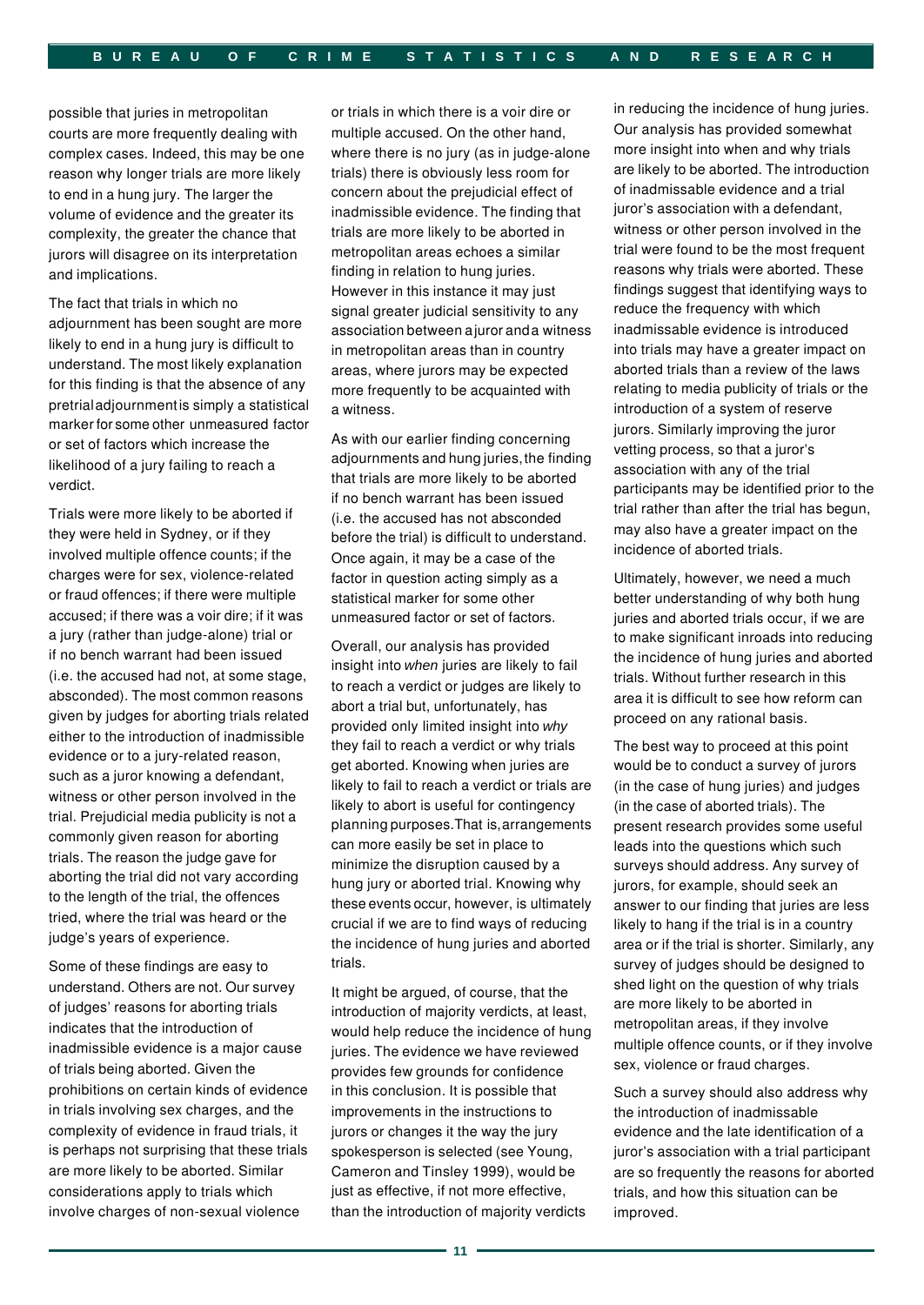# **ACKNOWLEDGEMENTS**

We would like to thank the large number of people who have made a valuable contribution to this study, and without whom this study would not have been possible. They are –

Joanne Le, Melinda Tubolec and Shine Wong, the team of researchers who located and scoured the court files for the relevant information.

John Feneley, Principal Courts Administrator, and Mona Francis, NSW District Court, for providing our researchers with facilities and access to the relevant court files.

Robert Fornito, NSW District Court; Daryl Vilalba, Queensland Department of Justice; Gordon Drew, Western Australia Department of Justice; Adrian Barnett, South Australia Office of Crime Statistics; Michael Sands and Craig Smith, NSWODPP; for providing us with the statistics and data we required.

Craig Smith, Mark Tedeschi QC, Claire Girotto, Lorana Bartels, NSWODPP; John Feneley, NSW District Court; Richard Button, NSW Public Defenders Office; Phil Gibson, NSW Law Society; Paul Shaw, Commonwealth Office of the Director of Public Prosecutions; Doug Humphreys, NSW Legal Aid Commission; and Jennifer Hickey, Criminal Law Review Division, NSW Attorney General's Department; for sharing their valuable insights with us.

Robert Fornito, NSW District Court; Craig Smith, NSWODPP; and the Chief Judge of the NSW District Court; for reviewing an earlier version of this report.

## **NOTES**

- 1 This also meant that the assumption of independence of cases was met, as required by much of our statistical analyses.
- 2 The study was limited to cases involving State offences for a number of reasons. The number of Commonwealth cases dealt with by the NSW District Court is too small to allow thorough and reliable analysis. Commonwealth cases are quite different in nature to State cases and therefore would make any comparison difficult. Finally the NSWODPP provided a great deal of the data for this study, which necessarily covered only State cases.
- 3 There is some discrepancy between the NSWODPP's and the NSW District Court's statistics on the incidence of hung juries and aborted trials. In addition the NSWODPP's database identifies only the major outcome of each trial. Therefore trials that were hung on some charges, but reached a verdict on other charges may have been recorded as a verdict (i.e. not hung). It was considered necessary to use both the NSWODPP and the court as sources of data to ensure as complete a coverage of hung juries and aborted trials as possible.
- 4 The relevant cases were identified in the Record of Processing (ROP), such that if the ROP date was between 1 July 1995 and 30 June 2000 and the ROP contained notation 77 (the code for an aborted trial), notation 78 (the code for a hung jury), or if any of a number of key words relating to aborted or hung trials were present in notation 19 (the free text field). The key words were 'abort', 'retrial' and jury with any of the following: hung, unable, fail, discharge. Some of the cases containing the word 'retrial' were later identified to be retrials as a result of an appeal and thus were excluded from the data set.
- 5 Note that the data sets required a certain degree of massaging to bring them into a useable format. The NSWODPP data set was converted to case-based rather than trial based (by sorting the data set by the court file numbers provided). Cases involving trials prior to 1 July 1997 were removed. Duplicate cases were removed, such that if a case was duplicated because it had proceeded to trial on more than one occasion (e.g. because it had been hung or aborted) then only the first trial was left in the data set. Duplicate trials were also removed.
- 6 Some trials were discovered to have resulted in a guilty plea from the accused, or a finding that the accused was not mentally fit for trial, for example.
- 7 The team of researchers usually identified these cases when it was noted in the court file that the jury was discharged without a verdict for reasons other than failing to agree.
- 8 Different counting rules exist, such that if a case is hung twice in NSW it would be counted twice, whereas in South Australia it would be counted only once, for example.
- 9 This can be ascertained by considering only the guilty verdicts and the not guilty verdicts.
- 10 Note that as part of the survey of court files we only collected information on the first retrial in hung and aborted trials. Thus we do not know how many cases were retried more than once. We do know as a result of the survey, however, that approximately one-third of first retrials do not produce a final outcome (because they are hung or aborted). We have assumed that second retrials proceeded in these cases in a similar pattern to that for the first retrial, but at a slightly lower rate. More specifically we assumed that one-half of the first retrials which did not produce an outcome were re-listed for a second retrial and of these, one-third subsequently proceeded to the second retrial and that the average length of the second retrial was the same as that of the first retrial. We have also assumed that no cases proceeded to a third retrial.
- 11 Note that we have used the average length of a verdict trial, together with the allowance for time to set and confirm trial dates, to calculate the number of additional trial cases that could be run.
- 12 It has been suggested that evidence relating to the victim's character or behaviour, or co-complainants may be more likely to be introduced in sex trials than other trials (see, for example, Visher 1987).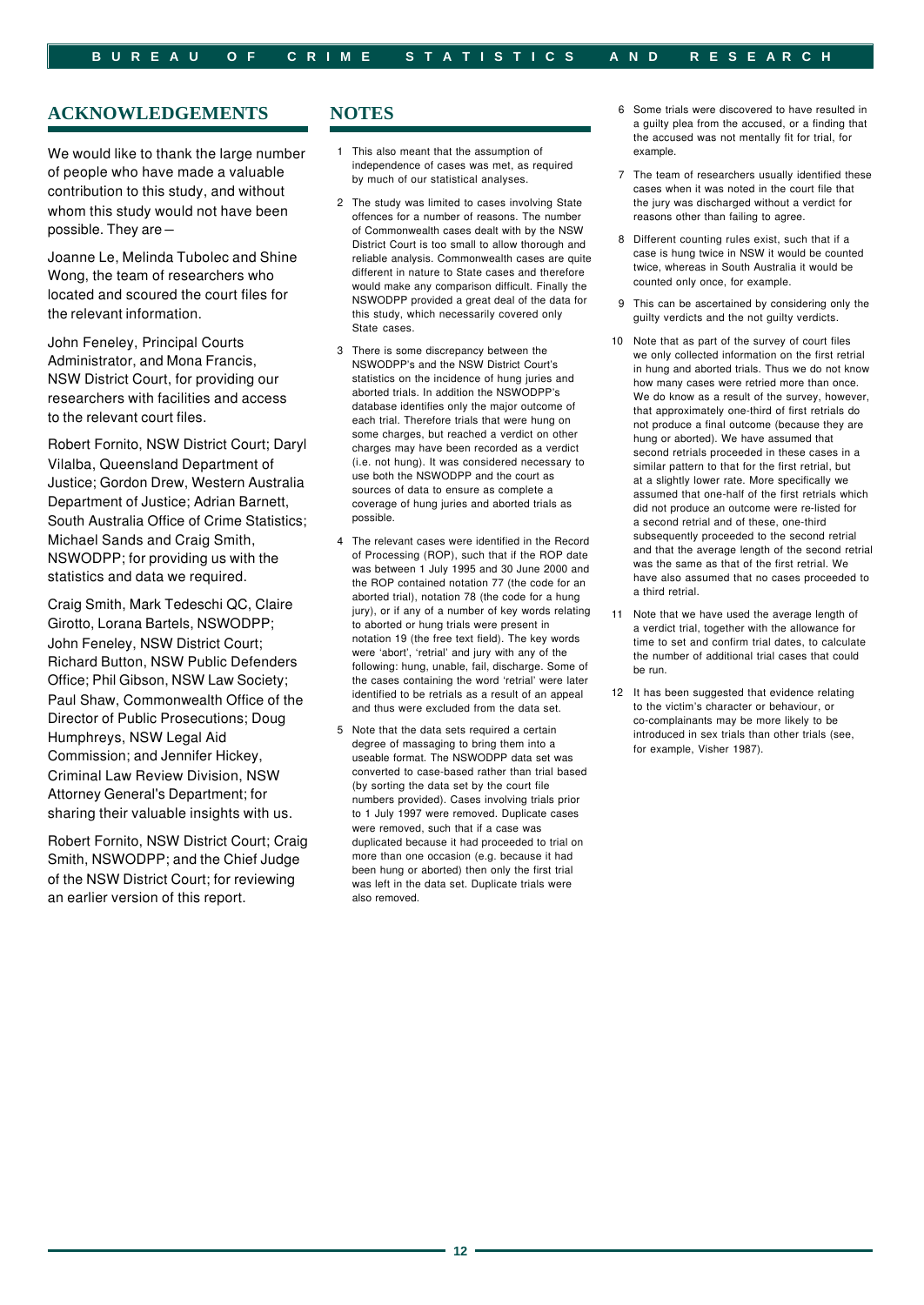#### **B U R E A U O F C R I M E S T A T I S T I C S A N D R E S E A R C H**

# **REFERENCES**

Abbott, W., Hall F. & Linville E. 1993, *Jury Research: A Review and Bibliography*, The American Law Institute, US.

Ackland, R. 1997, 'Contempt bill put noose on free speech', *The Sydney Morning Herald,* 19 Sep., p. 21.

Chesterman, M., Chan, J. & Hampton, S. 2001, *Managing Prejudicial Publicity*, Law and Justice Foundation of New South Wales, Sydney.

Curtin, J. 1997, 'Murder trial aborted after irresponsible TV report', *The Sydney Morning Herald,* 15 Feb., p. 8.

District Court of New South Wales 1995, *Annual Review*, District Court of New South Wales, Sydney.

District Court of New South Wales 1996, *Annual Review*, District Court of New South Wales, Sydney.

District Court of New South Wales 1997, *Annual Review*, District Court of New South Wales, Sydney.

District Court of New South Wales 1998, *Annual Review*, District Court of New South Wales, Sydney.

District Court of New South Wales 1999, *Annual Review*, District Court of New South Wales, Sydney.

District Court of New South Wales 2000, *Annual Review*, District Court of New South Wales, Sydney.

Ellicott, J. 2000, 'Majority verdicts bill moved', *The Australian*, 18 May, p. 6.

Gibbs, S. 2000, 'Jury in gunfight trial discharged',*TheSydney Morning Herald*, 19 Oct., p. 4.

Griffith, G. 2000, *Majority Jury Verdicts: Briefing Paper 6/96*, Parliament of NSW, Sydney.

 rates',*Judicature*, vol. 83, no. 2, Sep-Oct., Hannaford, P., Hans, V. & Munsterman, G. 1999, 'How much justice hangs in the balance? A new look at hung jury pp. 59-67.

Kalven, H., & Zeisel, H. 1966, *The American Jury*, University of Chicago press, Chicago.

Kalven, H. & Zeisel. H. 1967, 'The American jury: Notes for an English controversy', *Chicago Bar Record*, May-June, pp. 195-201.

Kassin, S. & Wrightman, L. 1988, *The American Jury on Trial: Psychological Perspectives*, Hemisphere Publishing Corporation, US.

Lagan, B. 2000 'When one juror won't budge', *The Sydney Morning Herald*, 13 May, p. 11.

Law Reform Commission 2000, *Discussion Paper 43 (2000) - Contempt by Publication*, website <www.lawlink.nsw.gov.au/lrc.nsf/ dp43toc> as accessed on 21 Mar. 2002.

Murphy, D. & Phelan, A. 1998, 'New call for majority verdicts', *The Sydney Morning Herald*, *7* Aug., p. 3.

Myers, M. 1979, 'Rule departures and making law: Juries and their verdicts', *Law and Society*, pp. 781-797.

North, J. 2000, The Presidents Message, June 2000, The Jury System, *Law Society Journal*, vol. 38, no. 5, p. 5.

Riley, M. 1997, 'Aborted trial set Bega murder suspect free/ agony of waiting ends for two families', *The Sydney Morning Herald,* 14 Nov., pp.1-2.

Salmelainen, P., Bonney, R. & Weatherburn, D., 1997, *Hung Juries and Majority Verdicts*, Crime and Justice Bulletin, no. 36, NSW Bureau of Crime Statistics and Research, Sydney.

Sharp, M. 1996, 'Murder trial aborted after on-air John Laws comments', *Sydney Morning Herald,* 24 Feb., p. 3.

The Sydney Morning Herald 1993, 'Sex trial of former MP aborted after evidence breach', 8 Sep., p. 2.

The Sydney Morning Herald 1996, 'Push for 11 to 1 jury verdicts', 24 June, p. 4.

The Sydney Morning Herald 1997, 'Whelan blamed as sex trial aborted', 11 Sep., p. 4.

The Sydney Morning Herald 1997, 'Judges who abort trials' (editorial) 13 Sep., p. 44.

The Sydney Morning Herald 1997, 'A system in tatters the men at the heart of the Bega murders inquiry walked right through the courts', 23 Nov., pp. 48-49.

Visher, C. 1987, Juror decision making, the importance of evidence, *Law and Human Behaviour*, vol. 11, no. 4, Dec. 1987, pp. 1-17.

Walker F. 1999, 'Chika's verdict/ Chika vows to push majority verdicts', *Sun Herald* 17 Jan., pp. 1,10.

Willis, J. & Sallman, P. 1977, 'Criminal statistics in the Victorian higher courts: A first glimpse of the possibilities', *Statistics*, Nov. 1977, pp. 498-521.

Weatherburn, D & Baker, J, 2000, *Managing Trial Court Delay: An Analysis of Trial Case Processing in the NSW District Criminal Court*, NSW Bureau of Crime Statistics and Research, Sydney.

Young, W., Cameron, C. & Tinsley, Y. 1999, *Juries in Criminal Trials, Part Two, A summary of the research findings, Preliminary paper 37 - volume 2*, Law Commission, Wellington, New Zealand.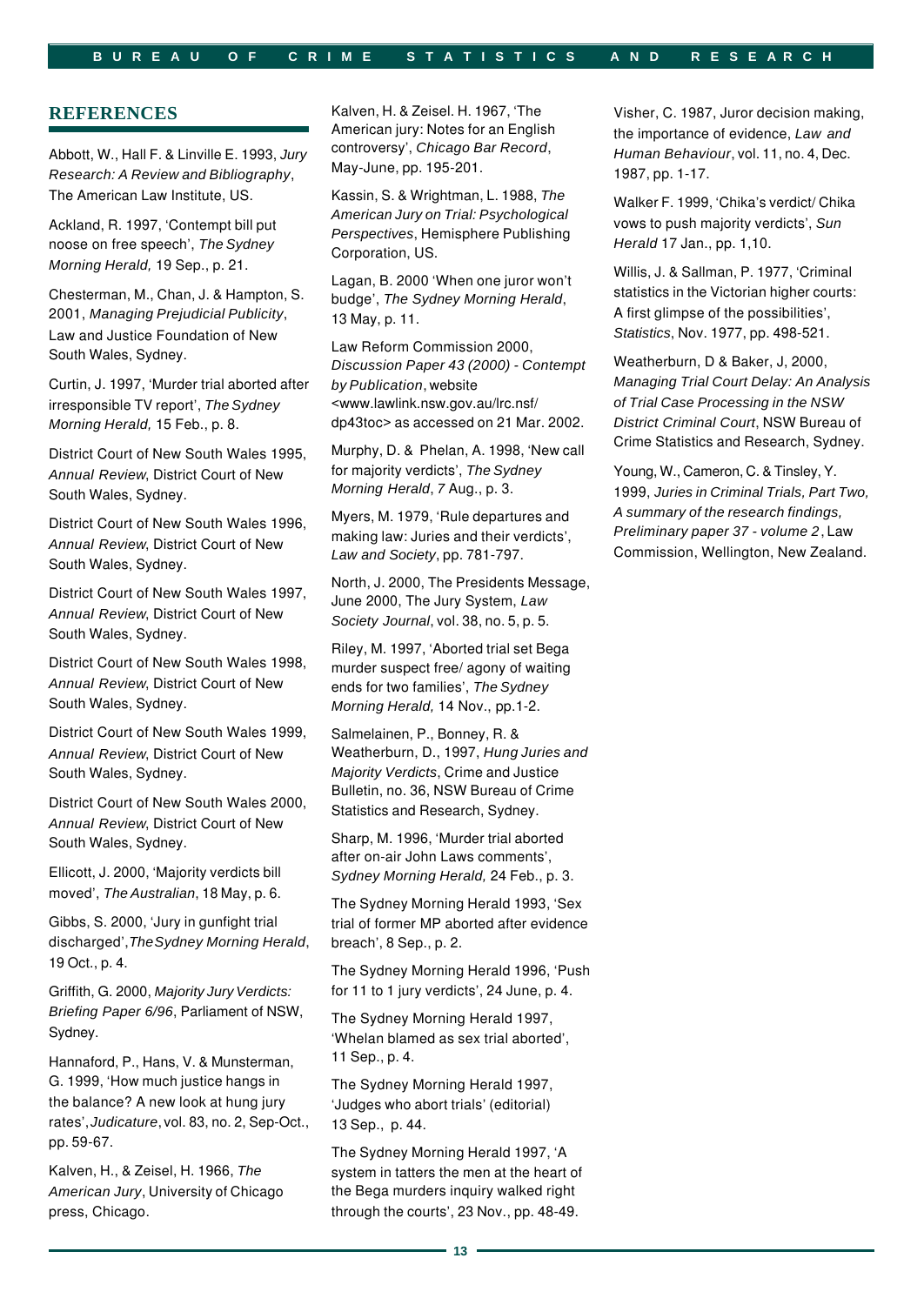# **APPENDIX A: SAMPLE CHARACTERISTICS**

Of the 182 trials which were hung, 141 (77 per cent) were fully hung and 41 (23 per cent were partly hung).

A total of 76 judges presided over trials sampled in this survey.

#### **Table A1: Breakdown of types of verdict**

| <b>Type of verdict</b>                                               | No.           | ℅           |
|----------------------------------------------------------------------|---------------|-------------|
| Jury<br>Guilty<br>Not guilty                                         | 110<br>91     | 45<br>37    |
| Judge - alone<br>Guilty<br>Not guilty<br>Judge - directed not guilty | 6<br>16<br>20 | 2<br>7<br>9 |

## **Table A2: Number and proportion of cases in each category of** *pre-court duration*

| Variable category                 | No. | %  |
|-----------------------------------|-----|----|
| 3 months or less                  | 46  |    |
| Between 3 and 6 months inclusive  | 135 | 20 |
| Between 6 and 12 months inclusive | 178 | 27 |
| More than 12 months               | 297 | 45 |
|                                   |     |    |

| Table A3: Number and proportion of cases in |  |  |
|---------------------------------------------|--|--|
| each category of pre-trial duration         |  |  |

| Variable category                                                            | No.               | %              |
|------------------------------------------------------------------------------|-------------------|----------------|
| 3 months or less<br>Between 6 and 12 months inclusive<br>More than 12 months | 235<br>167<br>259 | 36<br>25<br>39 |
|                                                                              |                   |                |

| Table A4: Number and proportion of cases in |
|---------------------------------------------|
| each category of number of trial            |
| <i>listings</i>                             |

| Variable category    | No. | ℅  |
|----------------------|-----|----|
| 1 listing            | 262 | 40 |
| 2 listings           | 183 | 28 |
| 3 listings           | 122 | 19 |
| More than 3 listings | 94  | 14 |
|                      |     |    |

#### **Table A5: Number and proportion of cases in each category of** *adjournment sought*

| Variable category     | No. | %  |
|-----------------------|-----|----|
| Adjournment sought    | 210 | 32 |
| No adjournment sought | 451 | 68 |

# **Table A6: Number and proportion of cases in each category of** *transfer*

| Variable category     | No. | %  |
|-----------------------|-----|----|
| Matter transferred    | 76  | 11 |
| No matter transferred | 585 | 89 |

# **Table A7: Number and proportion of cases in each category of** *bench warrant*

| Variable category       | No. | %  |
|-------------------------|-----|----|
| Bench warrant issued    | 39  | 6  |
| No bench warrant issued | 622 | 94 |

# **Table A8: Number and proportion of cases in each category of** *estimated trial length*

| Variable category     | No. | %  |
|-----------------------|-----|----|
| 1 to 5 days inclusive | 454 | 69 |
| Over 5 days           | 207 | 31 |

## Table A9: Number and proportion of cases in **each category of** *court registry*

| Variable category   | No. | %  |
|---------------------|-----|----|
| Sydney metropolitan | 419 | 63 |
| Other metropolitan  | 147 | 22 |
| Country             | 95  | 14 |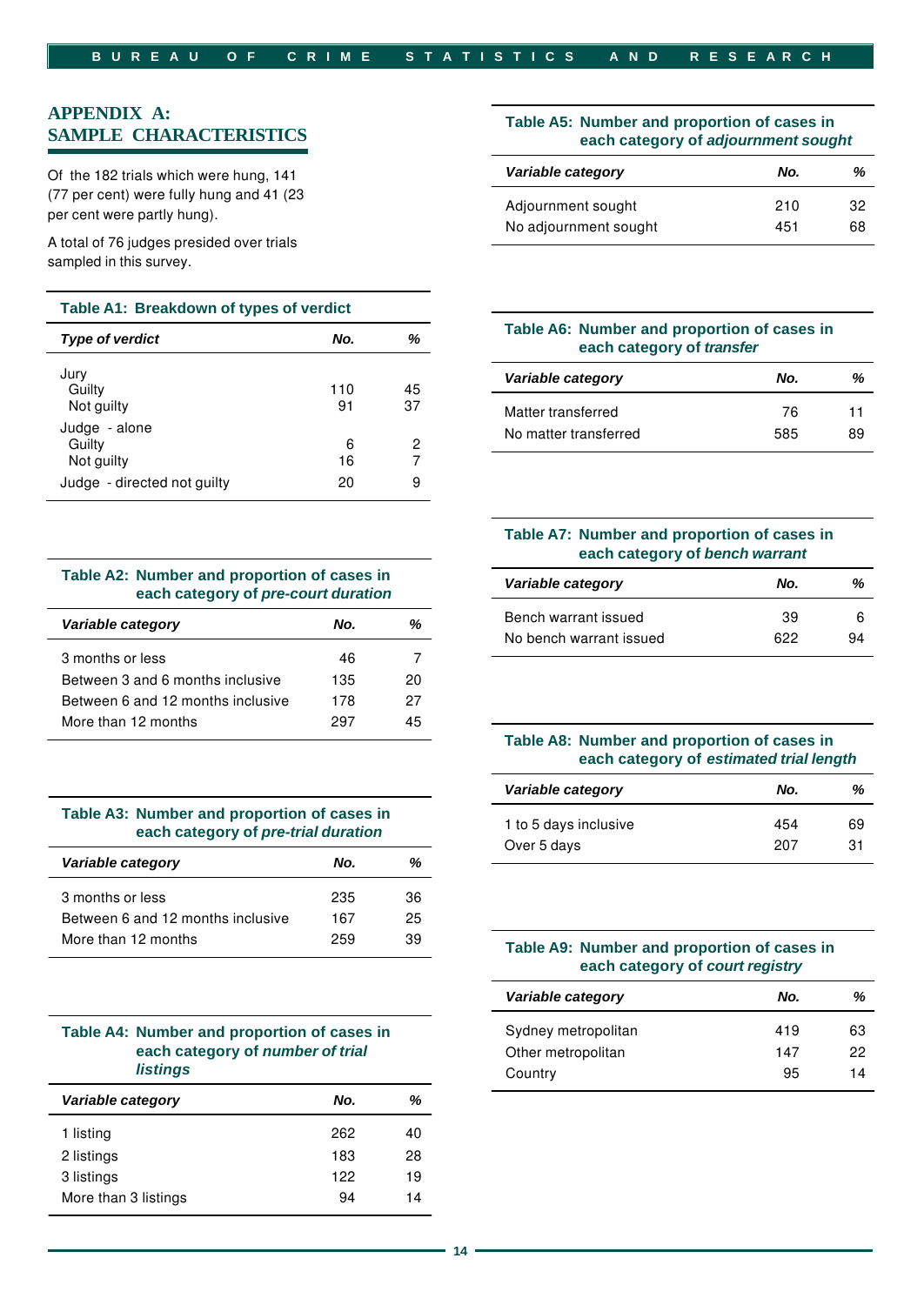# **Table A10: Number and proportion of cases in Table A15: Number and proportion of cases in**

| Variable category       | No. | ℅  |
|-------------------------|-----|----|
| 1 to 3 days inclusive   | 341 | 52 |
| 4 to 5 days inclusive   | 169 | 26 |
| 6 to 10 days inclusive  | 114 | 17 |
| 11 to 15 days inclusive | 21  | З  |
| More than 15 days       | 16  | 2  |
|                         |     |    |

#### Table A11: Number and proportion of cases in **each category of** *number of counts*

| Variable category | No. | %  |
|-------------------|-----|----|
| 1 count           | 254 | 38 |
| 2 counts          | 170 | 26 |
| 3 or more counts  | 237 | 36 |
|                   |     |    |

#### Table A12: Number and proportion of cases in **each category of** *offence type*

| Variable category | No. | %  |
|-------------------|-----|----|
| Sex               | 294 | 45 |
| Fraud             | 19  | 3  |
| Violent           | 194 | 29 |
| Property          | 95  | 14 |
| Other             | 59  | 9  |

Note: As one trial can involve more than one type of offence, the offences were classified in a hierarchical manner, such that if any sex offence was involved the offence was classified as a 'sex' offence. If any robbery or other against the person offences (other than sex offences) were involved the offence was classified as 'violent'. If any fraud offence was involved, but no 'sex' or 'violent offences' were involved the offence was classified as 'fraud'. If any theft or drug offences were involved but no 'sex', 'violent' or 'fraud' offences were involved the offence was classified as 'property'.All other offences were classified as 'other'.

| Table A14: Number and proportion of cases in |
|----------------------------------------------|
| each category of bail                        |

| Variable category      | No. | %  |
|------------------------|-----|----|
| All accused on bail    | 509 | 77 |
| All accused in custody | 38. | 21 |

# **each category of** *trial length* **each category of** *interpreter*

| Variable category     | No. | %  | Variable category       | No. | %  |
|-----------------------|-----|----|-------------------------|-----|----|
| 1 to 3 days inclusive | 341 | 52 | Interpreter required    | 81  | 12 |
| 4 to 5 days inclusive | 169 | 26 | No interpreter required | 580 | 88 |
|                       |     |    |                         |     |    |

## **Table A13: Number and proportion of cases in each category of** *number of accused*

|                   | Table A11: Number and proportion of cases in<br>each category of number of counts | Variable category | No. | %  |
|-------------------|-----------------------------------------------------------------------------------|-------------------|-----|----|
| Variable category | %<br>No.                                                                          | Single accused    | 601 | 91 |
|                   |                                                                                   | Multiple accused  | 60  |    |

## **Table A16: Number and proportion of cases in each category of** *voir dire*

| Table A12: Number and proportion of cases in<br>each category of offence type |          |  | Variable category     | No.        | %        |
|-------------------------------------------------------------------------------|----------|--|-----------------------|------------|----------|
| Variable category                                                             | %<br>No. |  | Voir dire occurred    | 103<br>558 | 16<br>84 |
|                                                                               |          |  | No voir dire occurred |            |          |

# Table A17: Number and proportion of cases in **each category of** *judge alone*

| Variable category | No. | %  |
|-------------------|-----|----|
| Judge alone trial | 26  |    |
| Jury trial        | 635 | 96 |

## **Table A18: Number and proportion of cases in each category of** *judge's years of*   $experience$

| each category of bail        |     | Variable category | No.                              | %   |    |
|------------------------------|-----|-------------------|----------------------------------|-----|----|
| Variable category            | No. | %                 | Up to 2 years                    | 135 | 20 |
| All accused on bail          | 509 | 77                | Between 2 and 5 years inclusive  | 116 | 18 |
| All accused in custody<br>38 |     | 21                | Between 5 and 10 years inclusive | 171 | 26 |
|                              |     |                   | More than 10 years               | 207 | 31 |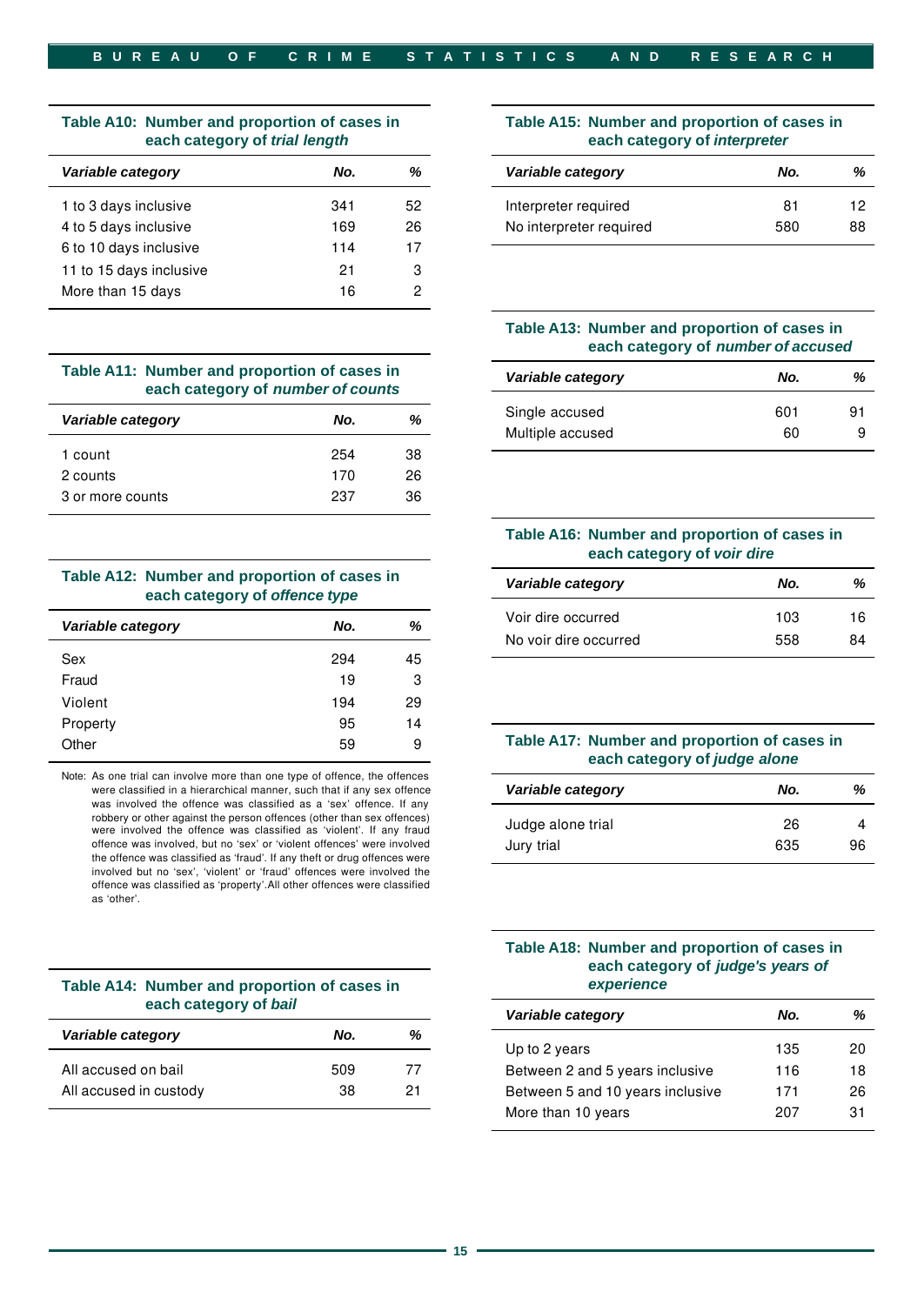# **B U R E A U O F C R I M E S T A T I S T I C S A N D R E S E A R C H**

# **APPENDIX B: CODING FORM**

|                                                                                                                                                                   | Coder                                                            |
|-------------------------------------------------------------------------------------------------------------------------------------------------------------------|------------------------------------------------------------------|
|                                                                                                                                                                   | Date coded (dd/mm/yy)                                            |
|                                                                                                                                                                   | Checked                                                          |
|                                                                                                                                                                   | Entered                                                          |
| <b>DATA CODING SHEET - Trial details</b>                                                                                                                          |                                                                  |
| 1. Is the trial identified on the sticker the                                                                                                                     | yes $\bullet$ Go to 2                                            |
| first trial that commenced in this matter?                                                                                                                        | $\mathcal{P}$<br>$no \in Go \ to \ 3$                            |
|                                                                                                                                                                   |                                                                  |
| 2. Is the trial result on the sticker correct?                                                                                                                    | yes $\bullet$ Go to 4<br>$\mathcal{P}$<br>no $\bullet$ Go to 4   |
|                                                                                                                                                                   |                                                                  |
| 3. Is the first trial that commenced in this matter eligible?<br>(eligible if first trial was aborted, hung or verdict<br>and held between 01/07/97 and 30/06/00) | $ves$ $\bullet$ Go to 4                                          |
|                                                                                                                                                                   | no <del>■ End</del> of survey<br>2                               |
| 4. Date first trial commenced (dd/mm/yy)                                                                                                                          |                                                                  |
| 5. Date first trial finished (dd/mm/yy)                                                                                                                           |                                                                  |
| 6. Length of jury deliberations (if available)                                                                                                                    | days/hours (please circle units)                                 |
|                                                                                                                                                                   |                                                                  |
| 7. What was the outcome of the first trial? (tick one only)                                                                                                       | fully hung<br>1.<br>$\bullet$ Go to 9                            |
|                                                                                                                                                                   | $\overline{c}$<br>partly hung<br>$\bullet$ Go to 9               |
|                                                                                                                                                                   | aborted<br>3<br>$\bullet$ Go to 8                                |
|                                                                                                                                                                   | jury verdict (guilty of at least 1 charge) <b>c Go to 9</b><br>4 |
|                                                                                                                                                                   | jury verdict (not guilty of all charges) Go to 9<br>5            |
|                                                                                                                                                                   | judge-directed verdict - not guilty Go to 9<br>6                 |
|                                                                                                                                                                   | $\overline{7}$                                                   |
|                                                                                                                                                                   |                                                                  |
|                                                                                                                                                                   |                                                                  |
|                                                                                                                                                                   |                                                                  |
| 9. Trial judge in first trial (use code)                                                                                                                          |                                                                  |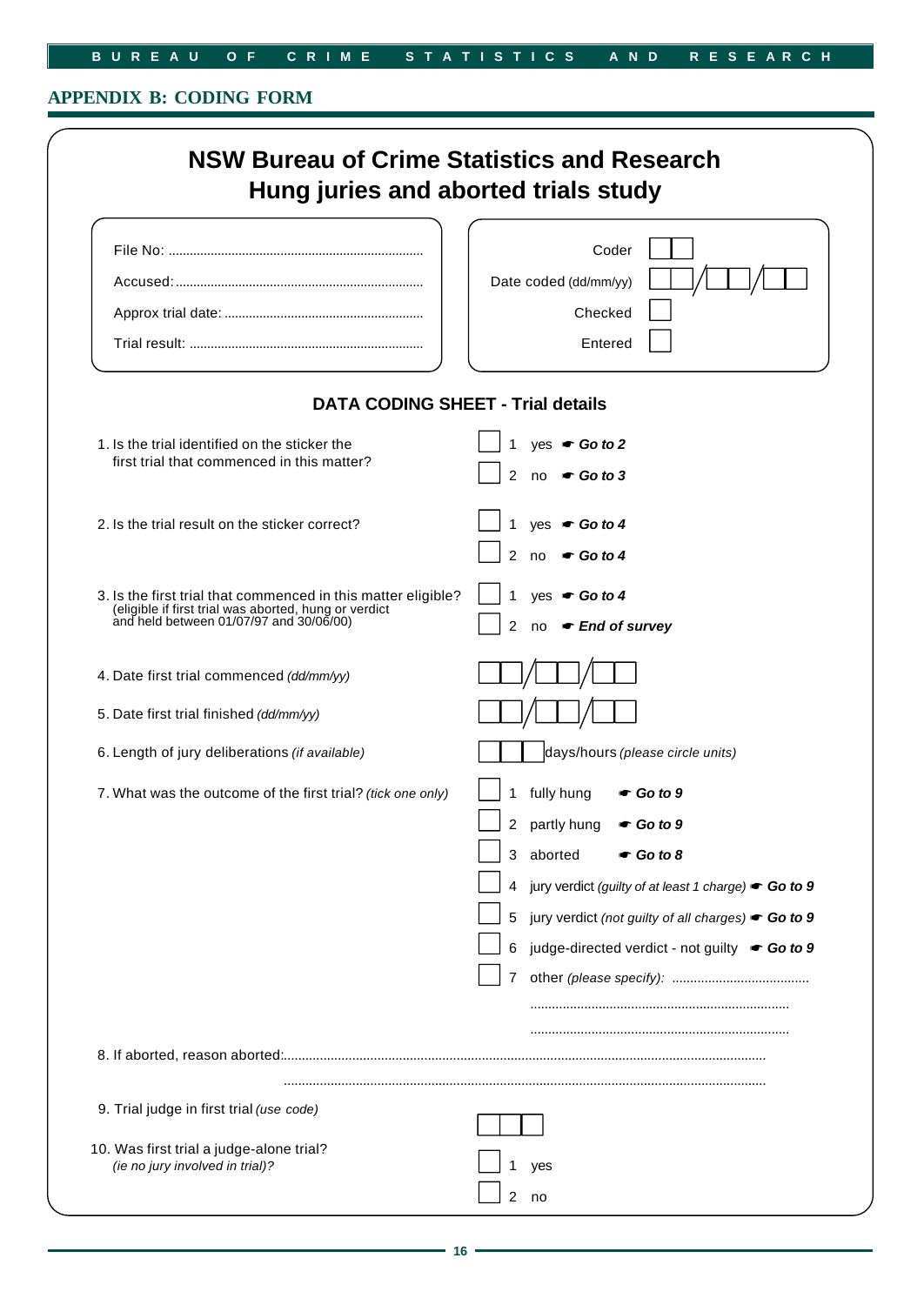| 11. Court location in which first trial held (use code)            |                                            |
|--------------------------------------------------------------------|--------------------------------------------|
| 12. Number of accused involved in first trial                      |                                            |
| 13. Bail status of accused at first trial (tick one only)          | All accused on bail<br>1                   |
|                                                                    | 2 Some accused on bail, some in custody    |
|                                                                    | 3 All accused in custody                   |
| 14. Types of offences charged in first trial (tick all that apply) | Child sex<br>1                             |
|                                                                    | 2 Adult sex                                |
|                                                                    | Homicide<br>3                              |
|                                                                    | Other against person<br>4                  |
|                                                                    | 5 Robbery                                  |
|                                                                    | Theft<br>6                                 |
|                                                                    | 7 Fraud                                    |
|                                                                    | <b>Drugs</b><br>8                          |
|                                                                    | Driving<br>9                               |
|                                                                    | 10 Property damage                         |
|                                                                    | Other<br>11                                |
| 15. Total number of counts in first trial (all offences)           |                                            |
| 16. Was an interpreter required for first trial?                   | yes<br>1                                   |
|                                                                    | 2 no                                       |
| 17. Was accused legally represented at first trial?                | All accused represented<br>1               |
|                                                                    | 2 Some accused were, some weren't          |
|                                                                    | All accused unrepresented                  |
| 18. Did first trial involve voir dire/legal argument?              | yes                                        |
| (ie were the jury sent out?)                                       | 2 no                                       |
| 19. Had any party sought to have first trial                       | $\bullet$ Go to 19a<br>yes                 |
| adjourned beforehand                                               | 2 <sup>7</sup><br>$\bullet$ Go to 20<br>no |
|                                                                    |                                            |
|                                                                    |                                            |
| 20. Any related matters involved in first trial?                   | yes Go to 20a                              |
|                                                                    | 2 no • Next section                        |
|                                                                    |                                            |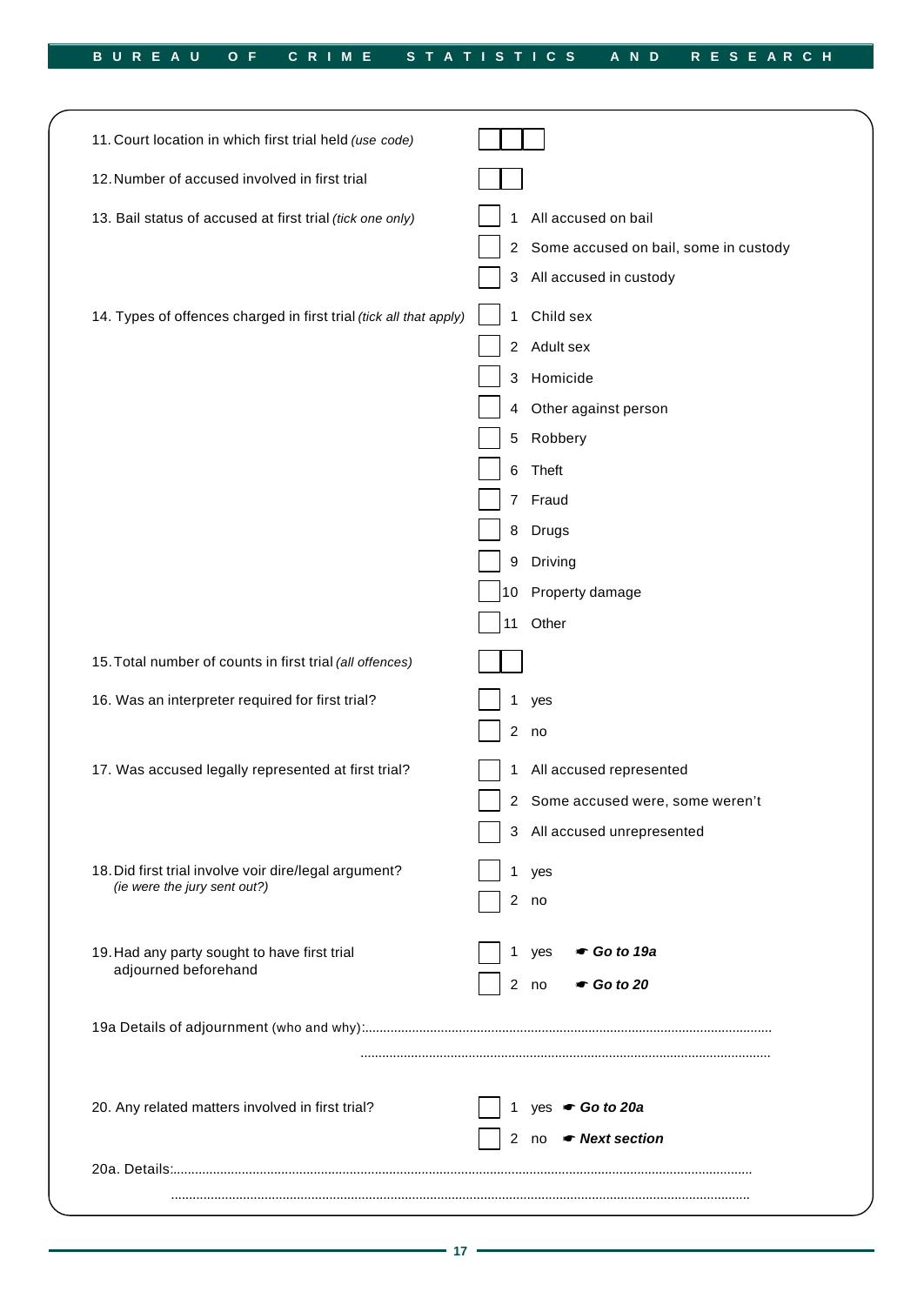| <b>Re-listing details</b><br>(only where outcome of first trial was fully hung, partly hung, aborted or other ie Q7 = 1, 2, 3, 7) |                                                              |  |
|-----------------------------------------------------------------------------------------------------------------------------------|--------------------------------------------------------------|--|
| 21. After the first trial, was this matter re-listed for trial?                                                                   | yes Go to 22<br>$\mathbf{1}$<br>2 no Go to 27                |  |
| 22. If yes, date re-listed (dd/mm/yy)                                                                                             |                                                              |  |
| 23. Did this trial commence?                                                                                                      | yes $\bullet$ Go to 24<br>no Go to 27<br>$\overline{2}$      |  |
| 24. Date this trial commenced (dd/mm/yy)                                                                                          |                                                              |  |
| 25. Date this trial finished (dd/mm/yy)                                                                                           |                                                              |  |
| 26. What was the outcome of this trial? (tick one only)                                                                           | fully hung<br>1                                              |  |
|                                                                                                                                   | partly hung<br>$\overline{c}$                                |  |
|                                                                                                                                   | 3 aborted                                                    |  |
|                                                                                                                                   | jury verdict (guilty of at least 1 charge)<br>4              |  |
|                                                                                                                                   | jury verdict (not guilty of all charges)<br>5                |  |
|                                                                                                                                   | judge directed verdict - not guilty<br>6                     |  |
|                                                                                                                                   | other (please specify):<br>7                                 |  |
|                                                                                                                                   |                                                              |  |
|                                                                                                                                   |                                                              |  |
| 27. Have all charges in this matter been finally decided?                                                                         | yes Go to 28<br>1                                            |  |
|                                                                                                                                   | 2 no Go to 30                                                |  |
| 28. Date of last decision (dd/mm/yy)                                                                                              | — —                                                          |  |
| 29. Type of decision (tick one only)                                                                                              | jury verdict (guilty of at least 1 charge)<br>1              |  |
|                                                                                                                                   | $\boldsymbol{2}$<br>jury verdict (not guilty of all charges) |  |
|                                                                                                                                   | judge-directed verdict - not guilty<br>3                     |  |
|                                                                                                                                   | guilty plea<br>4                                             |  |
|                                                                                                                                   | no bill<br>5                                                 |  |
|                                                                                                                                   | 6<br>other (please specify):                                 |  |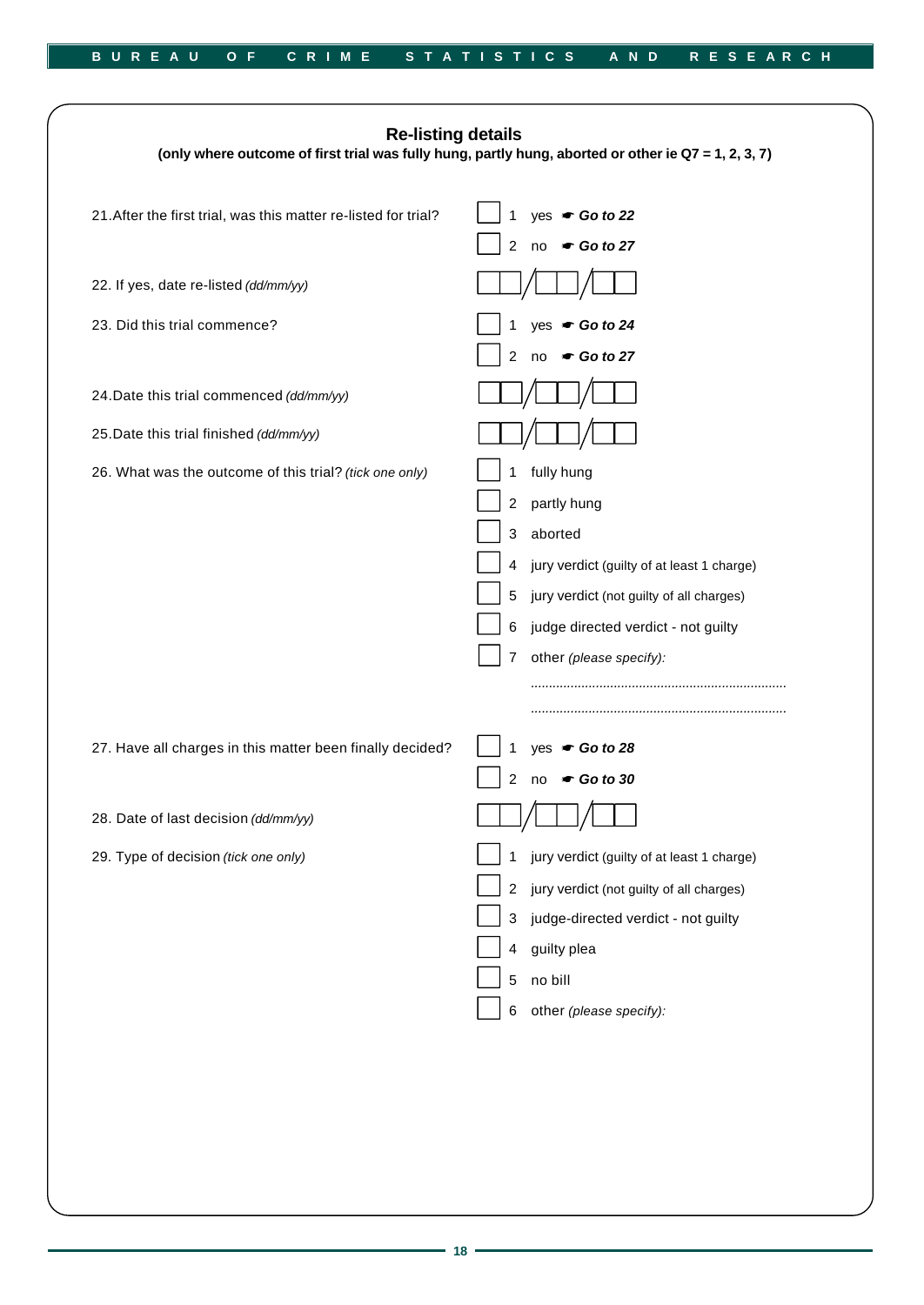

Thank you for completing this form.